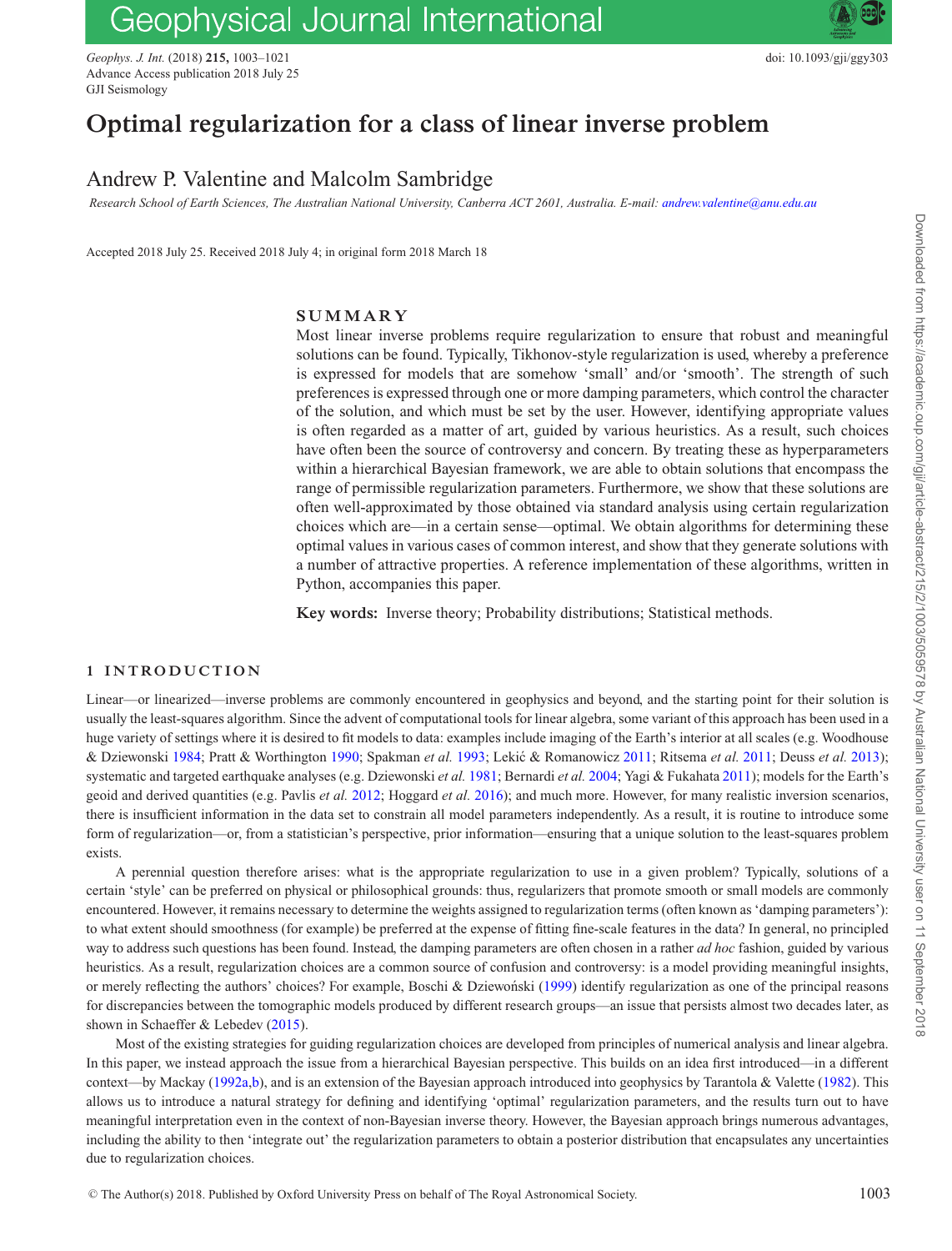In principle, the resulting algorithm can be entirely free from any user-determined parameters. However, this relies on the inverse problem having 'nice' properties: the various assumptions underpinning linear inversion must be met (including linearity of the forward model, and data noise with known, Gaussian form), and the data must illuminate the model parameters in an unbiased fashion. In practice, these conditions are rarely satisfied. To mitigate this, the user may express preferences regarding the desired level of regularization, in the form of a 'hyperprior' on the regularization parameters. However, such preferences may be relatively weak, and the solution is less dependent on such qualitative choices than in a conventional approach to regularization.

Conceptually, the procedure we develop operates in two stages: first, some statistical properties of the desired solution are estimated from the data; then, the inversion is constrained so as to meet these criteria. The implementation of this approach depends upon the extent to which the user is prepared to impose a pre-determined covariance structure onto the model parameters. In the most general case, a nonlinear search must be performed to identify a stable solution to two coupled systems. This is computationally expensive, but nevertheless may be tractable for problems of modest model dimension, and a reference Python implementation is provided as a supplement to this paper. However, in the common case of 'Tikhonov' regularization, where a covariance structure is imposed *a priori*, the algorithm may be reduced to a root-finding problem in a spectral domain, and computational costs are similar to those of 'traditional' inversion strategies. Again, reference Python implementations are provided.

Our focus in this paper is only on linear inverse problems. Although non-linear inverse problems are frequently tackled through an iterative application of linearized theory, this poses some challenges for our approach as certain assumptions may no longer hold. A full treatment needs to account for the complex propagation of prior information over multiple iterations (see Valentine & Trampert [2016\)](#page-16-16). We discuss such difficulties briefly at the end of this paper, and suggest some potential routes forward. However, a comprehensive treatment must await further work.

## **2 THEORETICAL DEVELOPMENT**

We begin by setting out a brief summary of the standard framework of linear inverse theory, in order to establish definitions and notations that will be required elsewhere in this paper. Inverse theory can be approached from two perspectives: 'deterministic', which is developed based on principles of linear algebra and optimization, and 'probabilistic', where the inverse problem and its solution are framed in terms of probability density functions. For present purposes, it will be useful to review both. We also briefly discuss some common existing strategies for determination of regularization parameters, before setting out our proposed approach.

#### **2.1 The 'deterministic' approach**

In a linear inverse problem, we assume that the *N*-dimensional observed data,  $\mathbf{d}_0$ , arise as a linear combination of the *M* model parameters, **m**. We therefore write

 $\mathbf{d}_0 = \mathbf{Gm}$ , (1)

with **G** representing an  $N \times M$  matrix describing the forward operator. In typical geophysical problems, we have  $N \gg M$ , and poorly conditioned **G**. Since  $\mathbf{d}_0$  is invariably contaminated by observational noise, we do not expect eq. (1) to have an exact solution. Instead, we quantify the extent to which **m** can explain the data via the squared  $L_2$  norm of the residuals,

$$
\phi(\mathbf{m}) = \|\mathbf{d}_0 - \mathbf{Gm}\|_2^2,\tag{2}
$$

and we minimize this quantity with respect to the elements of **m**. This procedure, which is described in detail in standard texts such as Menke [\(1989\)](#page-16-17), leads to the well-known least-squares estimation formula,

$$
\mathbf{m} = \left(\mathbf{G}^{\mathrm{T}}\mathbf{G}\right)^{-1}\mathbf{G}^{\mathrm{T}}\mathbf{d}_{0} \,. \tag{3}
$$

However, when **G** is poorly conditioned, this inverse cannot be found stably. From a physical perspective, this implies that the naïve solution of eq. (3) will yield a solution that is unduly sensitive to noise-level variations in the data vector, and which cannot therefore be regarded as robust.

An equivalent statement of this difficulty is that, in many circumstances, the objective function  $\phi(\mathbf{m})$  defined by eq. (2) does not have a well-defined unique minimum; instead, there are many models that all explain the data with a similar degree of accuracy. Regularization aims to avoid this situation, via modification of  $\phi$ . Typically, this is achieved by addition of a quadratic term,

$$
\phi(\mathbf{m}) = \|\mathbf{d} - \mathbf{Gm}\|_2^2 + \epsilon^2 \|\mathbf{Dm}\|_2^2, \tag{4}
$$

where  $\epsilon^2$  is a positive constant, and **D** is some pre-determined matrix, chosen to serve as a metric for the 'complexity' of the solution (in a sense appropriate to the problem at hand). It is then straightforward to show that (again, see Menke [1989\)](#page-16-17)

$$
\mathbf{m} = \left(\mathbf{G}^{\mathrm{T}}\mathbf{G} + \epsilon^2 \mathbf{D}^{\mathrm{T}}\mathbf{D}\right)^{-1}\mathbf{G}^{\mathrm{T}}\mathbf{d}_0\,. \tag{5}
$$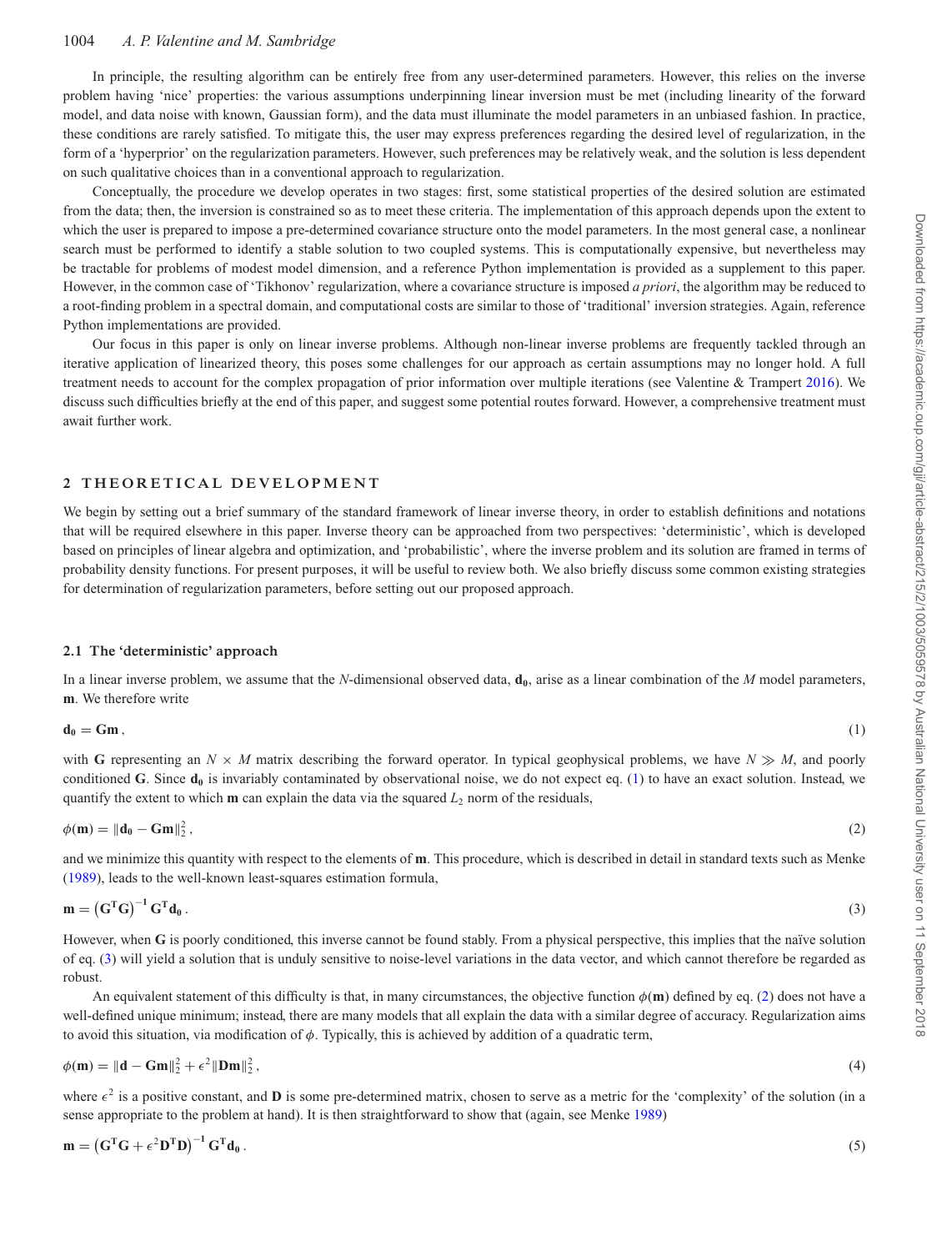With appropriate choices for **D** and  $\epsilon^2$ , a stable inverse can be found. Most commonly, a form known as 'Tikhonov' regularization is adopted. It is convenient to express this as

$$
\epsilon^2 \mathbf{D}^{\mathrm{T}} \mathbf{D} = \alpha^2 \mathbf{I} + \beta^2 \mathbf{H},\tag{6}
$$

where I represents the  $M \times M$  identity matrix, and H is some symmetric operator, often chosen to promote 'smooth' solutions to the inverse problem. Often, the second term is omitted (i.e.  $\beta = 0$ ): sometimes this is referred to as 'zeroth order' Tikhonov regularization, or as 'ridge regression', particularly in the literature of numerical analysis.

#### **2.2 Current strategies for choosing regularization parameters**

To use regularized least squares, we therefore need to specify  $\alpha$  and  $\beta$  (or, more generally, the elements of  $D^T D$ ). However, there is no clear strategy for selecting these parameters. Perhaps the most common approach (at least in the geophysical literature) involves exploring the tradeoff between the recovered model norm,  $m^T m$ , and the residuals,  $(d_0 - Gm)^T(d_0 - Gm)$ , as the regularization is varied. Heavy regularization results in a 'small' (low-norm) model, but a poor ability to explain observations; less regularization improves the data fit, at the expense of a larger model.

Commonly, if only a single regularization parameter needs to be determined (typically the  $\alpha$  of ridge regression), the norms of model and residuals are plotted against one another, to give an 'L-curve' (e.g. Hansen [1992\)](#page-16-18). This name comes from the curve's characteristic shape, and the preferred regularization parameter is then chosen by identifying the 'elbow' of the curve. The strategy is justified based on the principle of Occam's razor, which advocates reliance on the simplest (in the present context, smallest) model that can explain observations. Of course, identifying this point is inherently subjective, and can be influenced by immaterial factors such as the scales chosen for plotting (e.g. Constable *et al.* [2015\)](#page-16-19). Thus, regularization choices can be the source of controversy, with argument over whether more- or less-conservative choices could be made that might alter the interpretation of results. This subjectivity also creates difficulties when it is desired to compare results from different inversions (perhaps with distinct data sets or based on alternative methodological choices): how can one ensure that regularization choices are 'equivalent' across multiple examples? Various efforts have been made to introduce more rigour, for example by analysis of the curvature of the L-curve (e.g. Hansen & O'Leary [1993\)](#page-16-20), but these are relatively rarely used. In any case, the existence of a discernible elbow is not guaranteed, and may depend on factors such as the appropriateness of the model parametrization chosen for inversion.

Many other strategies for selecting regularization parameters exist, and some are reviewed in standard texts (e.g. Aster *et al.* [2013\)](#page-16-21). These include Morozov's 'discrepancy principle' (sometimes translated as 'error principle'; Morozov [1968\)](#page-16-22), whereby a recovered model is sought that leaves residuals equivalent to the expected data uncertainty, and techniques based on quantifying model stability and predictive power when only a subset of observations are used, such as PRESS (Allen [1974\)](#page-16-23) or Generalized Cross-Validation (e.g. Golub *et al.* [1979\)](#page-16-24), and even dynamically varying regularization (Rawlinson *et al.* [2008\)](#page-16-25). However, our experience is that these are less widespread within the geophysical community than the L-curve approach.

#### **2.3 The Bayesian perspective**

The results of Section 2.1 are derived within a purely algebraic framework. However, they can be endowed with a Bayesian interpretation, as described in the work of Tarantola & Valette [\(1982\)](#page-16-15). The starting point for Bayesian analysis involves specifying a prior distribution over the model space: that is, we must describe our state of knowledge about **m** before the data set  $d_0$  was obtained and analysed. If we assume that this prior is Gaussian in form, centred upon some point  $\mathbf{m}_n$  and with covariance matrix  $\mathbf{C}_m$ , we can write

$$
\mathbb{P}\left[\mathbf{m}\right] = \frac{1}{\sqrt{(2\pi)^M |\mathbf{C}_{\mathbf{m}}|}} \exp\left[-\frac{1}{2} \left(\mathbf{m} - \mathbf{m}_{\mathbf{p}}\right)^{\mathrm{T}} \mathbf{C}_{\mathbf{m}}^{-1} \left(\mathbf{m} - \mathbf{m}_{\mathbf{p}}\right)\right].
$$
\n(7)

We introduce a further assumption: that observational noise can be modelled by a Gaussian with covariance matrix  $C_d$ , centred upon the predictions of the linear theory (eq. 1), so that the conditional probability that a model **m** generates observations **d** is given by

$$
\mathbb{P}\left[\mathbf{d} \mid \mathbf{m}\right] = \frac{1}{\sqrt{(2\pi)^N |\mathbf{C_d}|}} \exp\left[-\frac{1}{2} \left(\mathbf{d} - \mathbf{Gm}\right)^{\mathrm{T}} \mathbf{C_d^{-1}} \left(\mathbf{d} - \mathbf{Gm}\right)\right].\tag{8}
$$

Applying Bayes' theorem (Bayes [1763\)](#page-16-26), it is then possible to show that for our specific set of observations,  $\mathbf{d}_0$ , the posterior distribution is given by

$$
\mathbb{P}\left[\mathbf{m} \mid \mathbf{d}_{0}\right] = \frac{1}{\sqrt{(2\pi)^{N} \mid \Psi \mid}} \exp\left[-\frac{1}{2} \left(\mathbf{m} - \mathbf{m}_{\text{est}}\right)^{\text{T}} \Psi^{-1} \left(\mathbf{m} - \mathbf{m}_{\text{est}}\right)\right],\tag{9a}
$$

where

$$
\mathbf{m}_{\text{est}} = \mathbf{m}_{\text{p}} + \left(\mathbf{G}^{\text{T}}\mathbf{C}_{\text{d}}^{-1}\mathbf{G} + \mathbf{C}_{\text{m}}^{-1}\right)^{-1}\mathbf{G}^{\text{T}}\mathbf{C}_{\text{d}}^{-1}\left(\mathbf{d}_{0} - \mathbf{G}\mathbf{m}_{\text{p}}\right) \tag{9b}
$$

describes the mean of the distribution—and hence represents the most likely solution to the inverse problem—with

$$
\Psi = \left(\mathbf{G}^{\mathrm{T}}\mathbf{C}_{\mathrm{d}}^{-1}\mathbf{G} + \mathbf{C}_{\mathrm{m}}^{-1}\right)^{-1} \tag{9c}
$$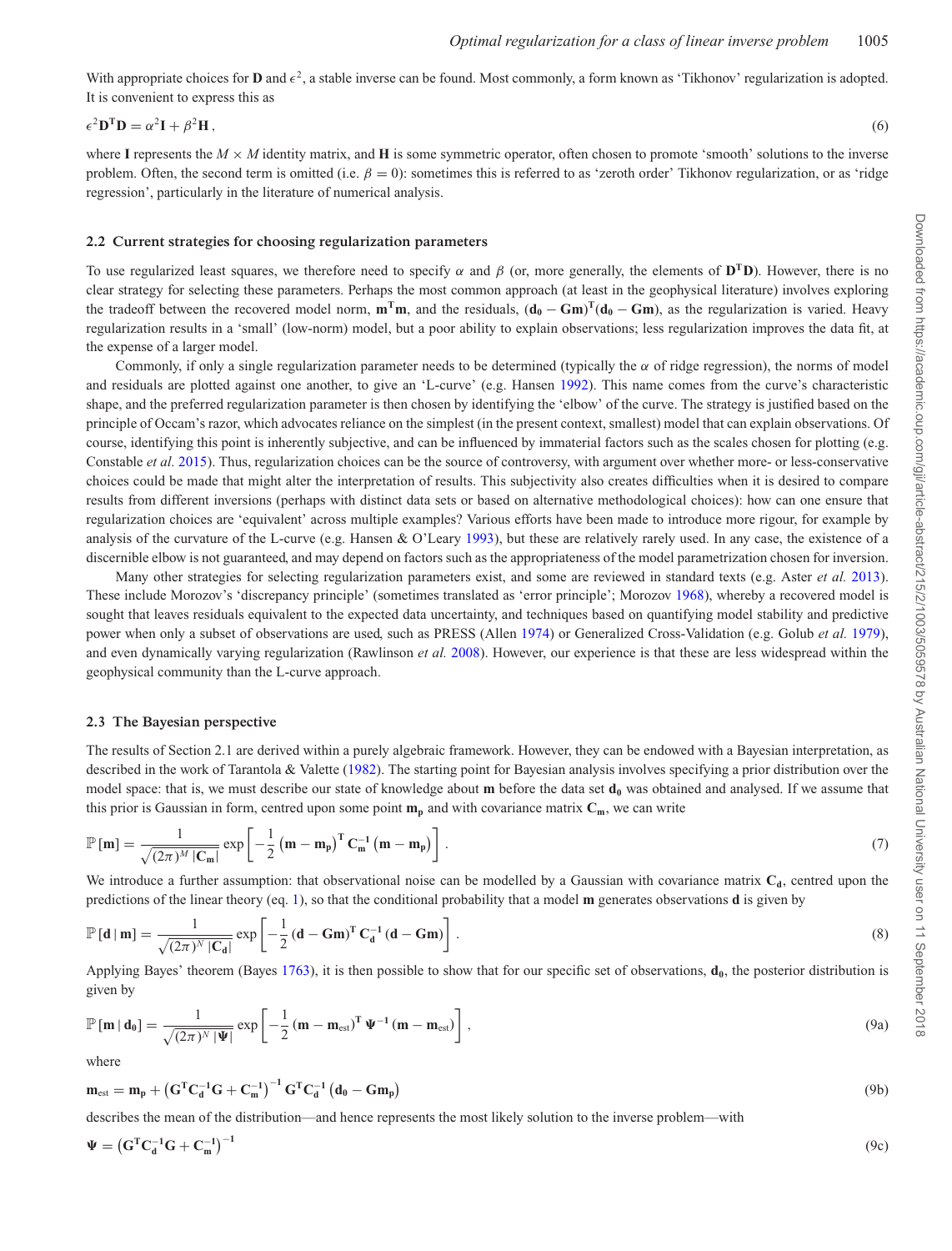describing its covariance. Comparing this with the deterministic solution, eq. (5), the similarities are readily apparent. Although the noise covariance matrix does not feature in eq. (5), it can straightforwardly be introduced as a re-weighting of individual data points. From a Bayesian perspective, choosing regularization parameters is equivalent to identifying the covariance matrix of a Gaussian model-space prior. Thus, any question regarding the 'correct' regularization strategy to use for deterministic inversion has a direct counterpart regarding the 'correct' prior to use in a Bayesian setting. However, as we shall show, the second question is perhaps more readily addressed than the first.

#### **2.4 Building a sensible prior: a hierarchical Bayesian approach to regularization**

The model-space prior of eq. (7) is specified by three essential features: it takes the form of a known (Gaussian) class of functions; it is centred on a particular point  $(\mathbf{m}_n)$  in model-space; and its scale-length in any direction is governed by the covariance matrix  $\mathbf{C}_m$ . Of these, the first is an assertion, chosen largely for analytical convenience—few other choices of prior admit algebraic solutions to the inverse problem. The second is, generally, an expression of concrete prior knowledge: a reasonable value of  $m_p$  can be identified from pre-existing theory or analysis. However, there is often little to guide the specification of the width (i.e. covariance matrix) of the prior. Indeed, rather than being based on rigorous assessment of the relative probability of different circumstances, this is often treated as something the researcher should tune until results are deemed satisfactory. The hierarchical Bayesian approach aims to introduce more rigour into this process.

Up to this point, our discussion of inverse theory has been entirely standard. We now introduce the modification which lies at the heart of this paper, inspired by the work of Mackay [\(1992a,](#page-16-13)[b\)](#page-16-14) on backpropagation learning in neural networks. We revise our statement of prior knowledge to be more consistent with what we know, or are willing to assume: the prior continues to have Gaussian form, and be centred upon  $m_p$ , but the covariance of this Gaussian is not known. In some cases, we may be willing to assume a certain structure for the covariance matrix: thus, in general, we can introduce a parametric covariance matrix  $\mathbf{C}_m(\xi)$ , where  $\xi$  is a vector encapsulating some number, *K*, of free parameters  $(1 \le K \le M(M + 1)/2)$ , since a valid covariance matrix must be symmetric positive-definite). The value of  $\xi$  is an unknown, as is **m**: in order to solve the inverse problem, both must be determined. Thus, a complete prior for our inference task is given by

$$
\mathbb{P}[\mathbf{m},\xi] = \mathbb{P}[\mathbf{m}|\xi]\mathbb{P}[\xi] = \frac{\mathbb{P}[\xi]}{\sqrt{(2\pi)^M |\mathbf{C}_{\mathbf{m}}(\xi)|}} \exp\left[-\frac{1}{2} \left(\mathbf{m} - \mathbf{m}_{\mathbf{p}}\right)^{\mathrm{T}} \mathbf{C}_{\mathbf{m}}^{-1}(\xi) \left(\mathbf{m} - \mathbf{m}_{\mathbf{p}}\right)\right],\tag{10}
$$

where  $\mathbb{P}[\xi]$  encapsulates any preferences we wish to express regarding the covariance matrix. For convenience, and by convention, we refer to the elements of  $\xi$  as 'hyperparameters', and thus  $\mathbb{P}[\xi]$  is known as a 'hyperprior'.

In this expanded parameter space, the posterior distribution may be denoted  $\mathbb{P}[\mathbf{m}, \xi | \mathbf{d}_0]$ . Marginalizing out the hyperparameters, and then applying the rules of conditional probability, we therefore have

$$
\mathbb{P}[\mathbf{m} | \mathbf{d}_0] = \int \mathbb{P}[\mathbf{m}, \xi | \mathbf{d}_0] d^K \xi
$$
  
= 
$$
\int \mathbb{P}[\mathbf{m} | \mathbf{d}_0, \xi] \mathbb{P}[\xi | \mathbf{d}_0] d^K \xi,
$$
 (11)

with integration over all of *ξ* -space. Of the quantities in this expression, the first has already been encountered: P[**m** | **d0**, *ξ* ] is simply the posterior distribution given in eq. (9), but with the covariance matrix specified as  $C_m(\xi)$ . However, the quantity  $\mathbb{P}[\xi | d_0]$  is new, and deserves to be considered in more detail.

#### *2.4.1 Identifying hyperparameters compatible with observations*

To make sense of the hierarchical procedure, we must recognize that whenever we introduce a prior distribution in the model space, we are also implicitly defining a distribution in the data-space. If—for example—we choose to express a belief that the true system is somehow 'close' to a certain model, this implies that we expect observations to be similarly 'close' to the predictions that we can make for that model. For any given value of  $\xi$ , the distribution  $\mathbb{P}[\mathbf{m} | \xi]$  represents a Gaussian in model-space, centred on  $\mathbf{m}_p$  and with covariance  $\mathbf{C}_m(\xi)$  (as in eq. 10). Any linear transformation of a Gaussian-distributed quantity yields another Gaussian-distributed quantity: if **x** ∼  $\mathcal{N}(\mu, \Sigma)$ , then **Ax** ∼ N (**A***μ*, **AA<sup>T</sup>**). The linear forward problem therefore maps our prior into a Gaussian in the data-space, and accounting for Gaussian data noise, we have

$$
\mathbb{P}\left[\mathbf{d}\,|\,\boldsymbol{\xi}\right] = \frac{1}{\sqrt{(2\pi)^N\,|\mathbf{(GC_m(\boldsymbol{\xi})G^T + C_d)}|}}\exp\left[-\frac{1}{2}\left(\mathbf{d}-\mathbf{G}\mathbf{m_p}\right)^T\left(\mathbf{GC}_m(\boldsymbol{\xi})\mathbf{G}^T + \mathbf{C_d}\right)^{-1}\left(\mathbf{d}-\mathbf{G}\mathbf{m_p}\right)\right].\tag{12}
$$

Thus, for any given choice of *ξ*, one may make a quantitative assessment of whether the observed data, **d**<sub>0</sub>, is in some sense 'unexpected'. If  $\mathbb{P}[\mathbf{m} \mid \xi_1]$  and  $\mathbb{P}[\mathbf{m} \mid \xi_2]$  represent results based on two conflicting assessments of prior knowledge about a system, it may be appropriate to use  $\mathbb{P}[\mathbf{d}_0 | \xi_1]$  and  $\mathbb{P}[\mathbf{d}_0 | \xi_2]$  to help assess which is 'more reasonable'.

Within the hierarchical Bayesian procedure, we use this argument to assess the extent to which values of *ξ* are consistent with available evidence. Applying Bayes' theorem again,  $\mathbb{P}[\xi | \mathbf{d}_0]$  in eq. (11) can be rewritten

$$
\mathbb{P}\left[\xi \mid \mathbf{d}_0\right] = \frac{\mathbb{P}\left[\mathbf{d}_0 \mid \xi\right] \mathbb{P}\left[\xi\right]}{\mathbb{P}\left[\mathbf{d}_0\right]} \,.
$$
\n(13)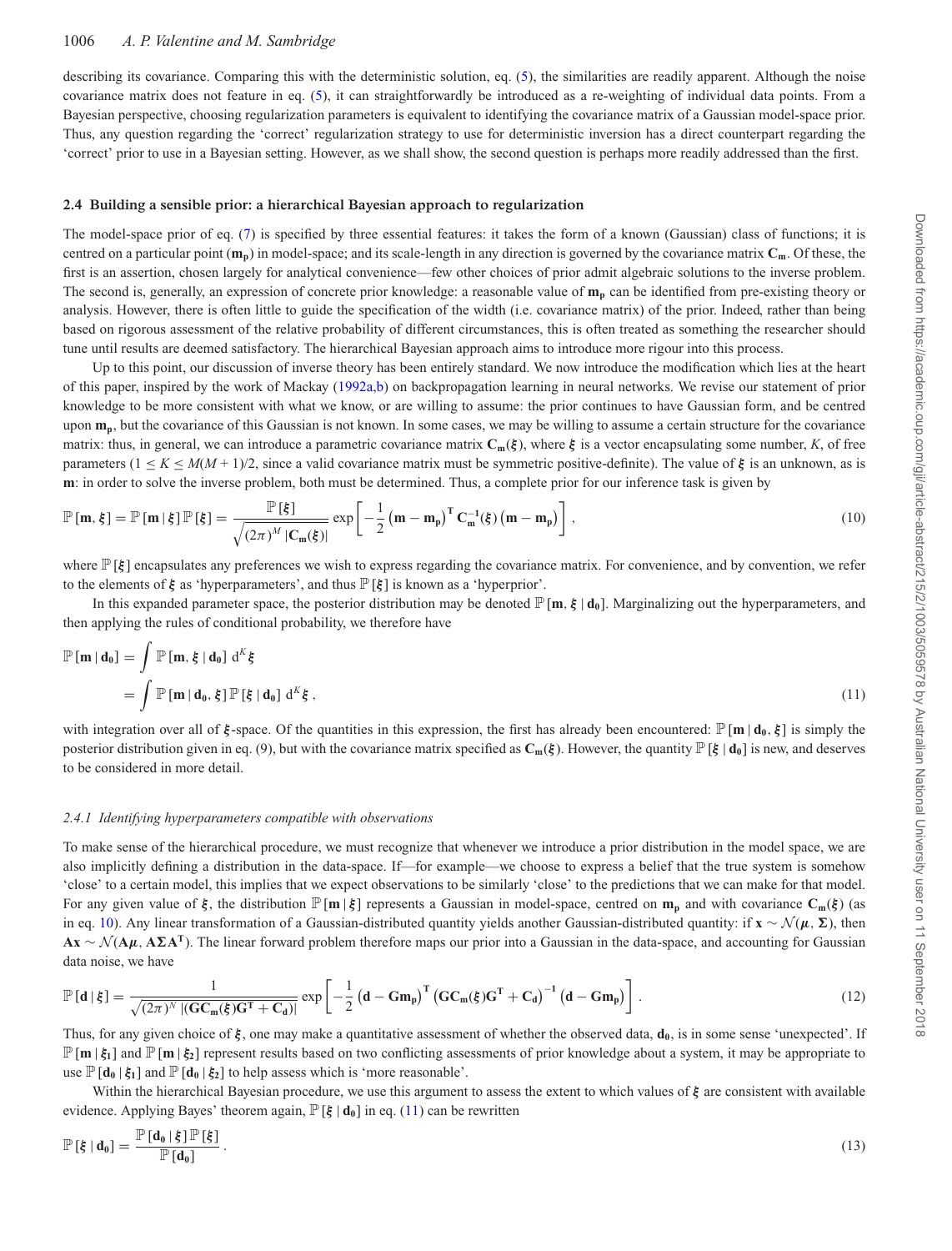Thus, re-stating eq. (11) and summarizing the above discussion, the posterior distribution we seek may be expressed in the form

$$
\mathbb{P}[\mathbf{m} \mid \mathbf{d}_0] = \int \mathbb{P}[\mathbf{m} \mid \mathbf{d}_0, \xi] \mathbb{P}[\xi \mid \mathbf{d}_0] d^K \xi \tag{14a}
$$

$$
\propto \int \mathbb{P}[\mathbf{m} | \mathbf{d_0}, \xi] \mathbb{P}[\mathbf{d_0} | \xi] \mathbb{P}[\xi] d^{K} \xi , \qquad (14b)
$$

where  $\mathbb{P}[\mathbf{m} | \mathbf{d}_0, \xi]$  is as given in eq. (9),  $\mathbb{P}[\mathbf{d}_0 | \xi]$  is as given in eq. (12), and where  $\mathbb{P}[\xi]$  is a hyperprior chosen to reflect any existing knowledge or preferences.

#### *2.4.2 Obtaining approximate posterior distributions*

A complete solution to the inverse problem therefore requires integration over the entire parameter space of *ξ* , and in general this will not have an analytic solution. For simple problems, it may be possible to use a numerical integration technique—such as Monte Carlo integration—to perform the integral in eq. (14b) and directly characterize the posterior. Alternatively, it may be possible to use an approximation to  $\mathbb{P}[\xi | d_0]$ that simplifies calculations. In particular, for covariance matrices parametrized by only a small number of parameters—such as the Tikhonov family—empirical evidence suggests that P[*ξ* | **d0**] generally has a single, sharply defined peak, at some point which we denote by *ξ***0**. Thus, one reasonable approximation may be a delta-distribution,  $\mathbb{P}[\xi | \mathbf{d}_0] \approx \delta(\xi - \xi_0)$ , in which case

$$
\mathbb{P}[\mathbf{m} \,|\, \mathbf{d}_0] \approx \mathbb{P}[\mathbf{m} \,|\, \mathbf{d}_0, \xi_0]\;, \tag{15}
$$

and the solution can be obtained by using eq. (9) with covariance matrix  $C_m(\xi_0)$ . Another reasonable approximation may be a Gaussian centred on *ξ***0**,

$$
\mathbb{P}\left[\xi \mid \mathbf{d}_0\right] \approx \frac{1}{\sqrt{(2\pi)^K \mid \Phi}} \exp\left[-\frac{1}{2}\left(\xi - \xi_0\right)^{\mathrm{T}} \Phi^{-1} \left(\xi - \xi_0\right)\right],\tag{16a}
$$

with the covariance matrix  $\Phi$  chosen based on the curvature of  $\mathbb{P}[\xi | \mathbf{d}_0]$  at the peak,

$$
\left[\mathbf{\Phi}^{-1}\right]_{ij} = -\left.\frac{\partial^2 \log \mathbb{P}\left[\xi \mid \mathbf{d}_0\right]}{\partial \xi_i \partial \xi_j}\right|_{\xi = \xi_0}.\tag{16b}
$$

If this Gaussian approximation is used, eq.  $(14a)$  may be relatively straightforward to evaluate using a Gauss–Hermite quadrature rule (e.g. Abramowitz & Stegun [1964\)](#page-16-27).

#### **3 IMPLEMENTATION**

In order to implement the hierarchical procedure efficiently, we need to be able to determine  $\xi_0$ , the location of the maximum of the distribution P[*ξ* | **d0**]. In this section, we derive the necessary expressions—first for a general **Cm**(*ξ* ), and then for special cases of common interest. A number of additional formulae that are necessary for computations, but which are of little importance to our discussion, have been relegated to Appendix A. Readers who wish to follow the detailed derivation of these results may benefit from the compendium of matrix identities (including results from matrix calculus) compiled by Petersen & Pedersen [\(2015\)](#page-16-28): we use various of these results. In this section, we focus only on deriving the necessary formulae; discussion of their interpretation is postponed until Section 5.1.

#### **3.1 The general case**

We begin by considering the general case,  $\mathbf{C_m} = \mathbf{C_m}(\xi)$ . It can be shown that  $\mathbb{P}[\mathbf{d_0} | \xi]$  (as in eq. 12) is equivalent to

$$
\mathbb{P}\left[\mathbf{d}'\mid\mathbf{C}_{\mathbf{m}}^{-1}\right] = \sqrt{\frac{|\mathbf{C}_{\mathbf{m}}^{-1}||\mathbf{C}_{\mathbf{d}}^{-1}|}{(2\pi)^{N}|\mathbf{G}^{T}\mathbf{C}_{\mathbf{d}}^{-1}\mathbf{G} + \mathbf{C}_{\mathbf{m}}^{-1}|}}\exp\left[-\frac{1}{2}\mathbf{d}'^{T}\mathbf{C}_{\mathbf{d}}^{-1}\mathbf{d}'\right]\exp\left[\frac{1}{2}\mathbf{d}'^{T}\mathbf{C}_{\mathbf{d}}^{-1}\mathbf{G}\left(\mathbf{G}^{T}\mathbf{C}_{\mathbf{d}}^{-1}\mathbf{G} + \mathbf{C}_{\mathbf{m}}^{-1}\right)^{-1}\mathbf{G}^{T}\mathbf{C}_{\mathbf{d}}^{-1}\mathbf{d}'\right],
$$
\n(17)

where again  $\mathbf{d}' = \mathbf{d}_0 - \mathbf{Gm}_0$ , and where the dependence of  $\mathbf{C}_m$  on  $\xi$  is omitted for brevity. We note that all the quantities contained within this expression are routinely available within any computational implementation of the least-squares algorithm. It will be convenient to work with the (natural) logarithm of this probability density,

$$
\log \mathbb{P}\left[\mathbf{d}'\,|\,\mathbf{C}_{\mathbf{m}}^{-1}\right] = \frac{1}{2} \left\{ \left( \log |\mathbf{C}_{\mathbf{d}}^{-1}| - N \log 2\pi - \mathbf{d}'^{\mathrm{T}} \mathbf{C}_{\mathbf{d}}^{-1} \mathbf{d}' \right) + \log |\mathbf{C}_{\mathbf{m}}^{-1}| - \log |\mathbf{G}^{\mathrm{T}} \mathbf{C}_{\mathbf{d}}^{-1} \mathbf{G} + \mathbf{C}_{\mathbf{m}}^{-1}| \right. \\ \left. + \mathbf{d}'^{\mathrm{T}} \mathbf{C}_{\mathbf{d}}^{-1} \mathbf{G} \left( \mathbf{G}^{\mathrm{T}} \mathbf{C}_{\mathbf{d}}^{-1} \mathbf{G} + \mathbf{C}_{\mathbf{m}}^{-1} \right)^{-1} \mathbf{G}^{\mathrm{T}} \mathbf{C}_{\mathbf{d}}^{-1} \mathbf{d}' \right\},\tag{18}
$$

where the parenthesized terms at the start of this expression are independent of  $C_m$ . Differentiating with respect to the individual elements of  $C_m^{-1}$ , we obtain

$$
\frac{\partial \log \mathbb{P}\left[\mathbf{d}' | \mathbf{C}_{\mathbf{m}}^{-1}\right]}{\partial \mathbf{C}_{\mathbf{m}}^{-1}} = \frac{1}{2} \left\{ \mathbf{C}_{\mathbf{m}} - \left(\mathbf{G}^{\mathrm{T}} \mathbf{C}_{\mathbf{d}}^{-1} \mathbf{G} + \mathbf{C}_{\mathbf{m}}^{-1}\right)^{-1} - \left(\mathbf{G}^{\mathrm{T}} \mathbf{C}_{\mathbf{d}}^{-1} \mathbf{G} + \mathbf{C}_{\mathbf{m}}^{-1}\right)^{-1} \mathbf{G}^{\mathrm{T}} \mathbf{C}_{\mathbf{d}}^{-1} \mathbf{d}' \mathbf{d}'^{\mathrm{T}} \mathbf{C}_{\mathbf{d}}^{-1} \mathbf{G} \left(\mathbf{G}^{\mathrm{T}} \mathbf{C}_{\mathbf{d}}^{-1} \mathbf{G} + \mathbf{C}_{\mathbf{m}}^{-1}\right)^{-1} \right\},\tag{19}
$$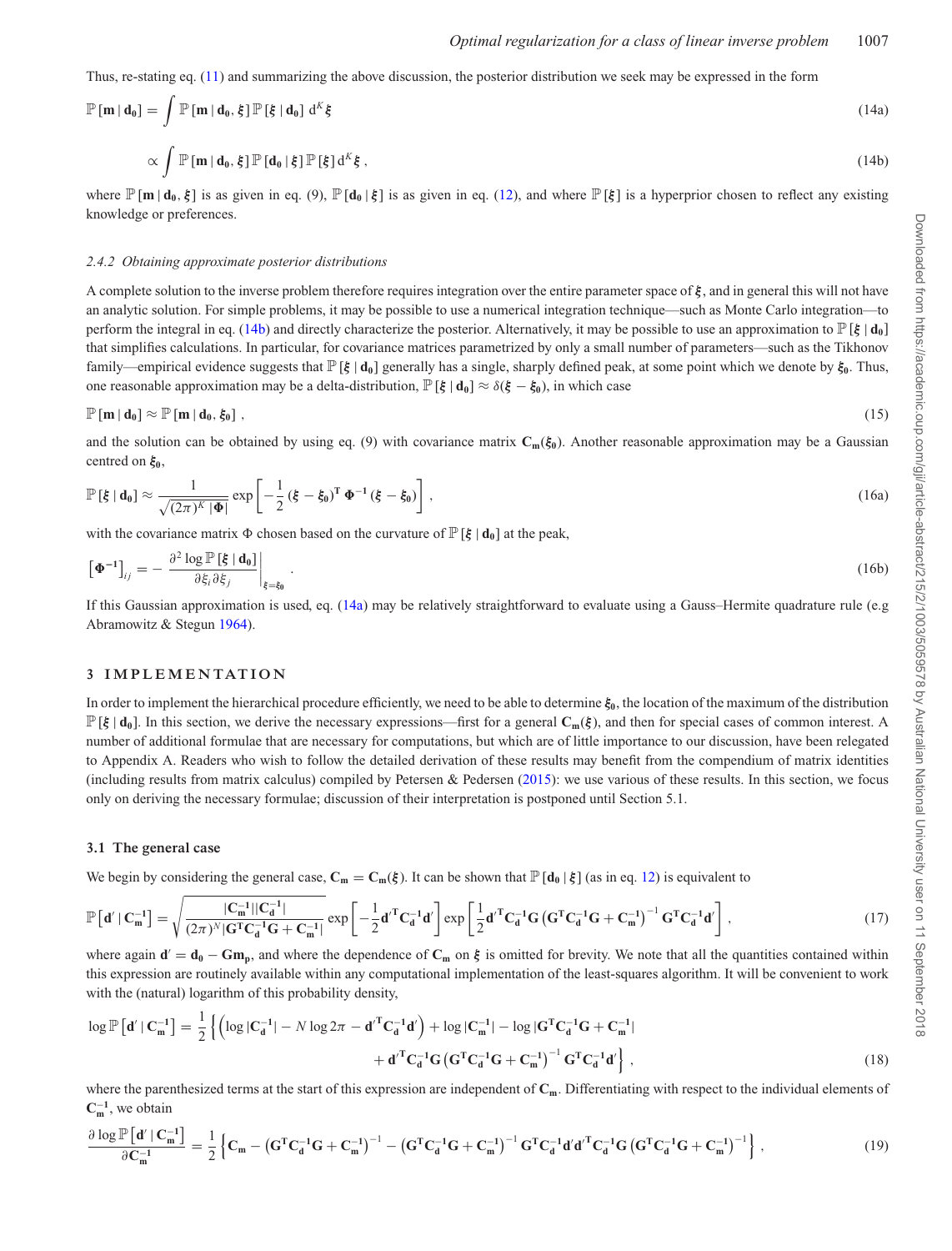## 1008 *A. P. Valentine and M. Sambridge*

where the notation  $\mathbf{Y} = \partial f / \partial \mathbf{X}$  should be understood to imply that  $Y_{ij} = \partial f / \partial X_{ij}$ . Then, we can apply the chain rule for matrix differentiation to obtain

$$
\frac{\partial \log \mathbb{P}\left[\mathbf{d}' \mid \boldsymbol{\xi}\right]}{\partial \xi_i} = \text{Tr}\left\{ \left[ \frac{\partial \mathbf{C}_{\mathbf{m}}^{-1}}{\partial \xi_i} \right]^{\mathrm{T}} \frac{\partial \log \mathbb{P}\left[\mathbf{d}' \mid \mathbf{C}_{\mathbf{m}}^{-1}\right]}{\partial \mathbf{C}_{\mathbf{m}}^{-1}} \right\} \,. \tag{20}
$$

We highlight the fact that it is the inverse of  $C_m$ , rather than  $C_m$  itself, that appears in this expression. Finally, from eq. (13) we have

$$
\frac{\partial \log \mathbb{P}[\xi \mid \mathbf{d}_0]}{\partial \xi_i} = \text{Tr} \left\{ \left[ \frac{\partial \mathbf{C}_{\mathbf{m}}^{-1}}{\partial \xi_i} \right]^{\text{T}} \frac{\partial \log \mathbb{P}[\mathbf{d}' \mid \mathbf{C}_{\mathbf{m}}^{-1}]}{\partial \mathbf{C}_{\mathbf{m}}^{-1}} \right\} + \frac{\partial \log \mathbb{P}[\xi]}{\partial \xi_i} \,. \tag{21}
$$

Armed with eq. (18) and these derivatives, it is conceptually straightforward to use a numerical optimization algorithm to maximize  $\mathbb{P}[\mathbf{d}_0 | \boldsymbol{\xi}]$ . Of course, whether this is computationally tractable depends on a number of factors, especially the number of hyperparameters *K*, and the model-space dimension *M*. As we demonstrate below, more efficient methods of solution may be possible in specific cases.

## **3.2 Tikhonov-style regularization**

A common choice for **Cm** will be the Tikhonov regularization family. We therefore derive specialized results for this case, which corresponds to choosing

$$
\mathbf{C}_{\mathbf{m}}^{-1}(\alpha,\beta) = \alpha^2 \mathbf{I} + \beta^2 \mathbf{H},\tag{22}
$$

as in eq. (6). Applying eq. (20), it is straightforward to determine that

$$
\frac{\partial \log \mathbb{P}\left[\mathbf{d}' \,|\, \alpha, \beta\right]}{\partial \alpha} = \alpha \operatorname{Tr} \left\{ \left( \alpha^2 \mathbf{I} + \beta^2 \mathbf{H} \right)^{-1} - \left( \mathbf{G}^{\mathrm{T}} \mathbf{C}_d^{-1} \mathbf{G} + \alpha^2 \mathbf{I} + \beta^2 \mathbf{H} \right)^{-1} \right\} - \alpha \mathbf{d}'^{\mathrm{T}} \mathbf{C}_d^{-1} \mathbf{G} \left( \mathbf{G}^{\mathrm{T}} \mathbf{C}_d^{-1} \mathbf{G} + \alpha^2 \mathbf{I} + \beta^2 \mathbf{H} \right)^{-2} \mathbf{G}^{\mathrm{T}} \mathbf{C}_d^{-1} \mathbf{d}' \,,\tag{23a}
$$

where we have introduced the notation  $M^{-2} = M^{-1}M^{-1}$ , and made use of the cyclic invariance property of the trace. Similarly,

$$
\frac{\partial \log \mathbb{P}[\mathbf{d}' \mid \alpha, \beta]}{\partial \beta} = \beta \operatorname{Tr} \left\{ \mathbf{H} \left[ \left( \alpha^2 \mathbf{I} + \beta^2 \mathbf{H} \right)^{-1} - \left( \mathbf{G}^{\mathrm{T}} \mathbf{C}_{\mathbf{d}}^{-1} \mathbf{G} + \alpha^2 \mathbf{I} + \beta^2 \mathbf{H} \right)^{-1} \right] \right\}
$$
\n
$$
- \beta \mathbf{d}'^{\mathrm{T}} \mathbf{C}_{\mathbf{d}}^{-1} \mathbf{G} \left( \mathbf{G}^{\mathrm{T}} \mathbf{C}_{\mathbf{d}}^{-1} \mathbf{G} + \alpha^2 \mathbf{I} + \beta^2 \mathbf{H} \right)^{-1} \mathbf{H} \left( \mathbf{G}^{\mathrm{T}} \mathbf{C}_{\mathbf{d}}^{-1} \mathbf{G} + \alpha^2 \mathbf{I} + \beta^2 \mathbf{H} \right)^{-1} \mathbf{G}^{\mathrm{T}} \mathbf{C}_{\mathbf{d}}^{-1} \mathbf{d}', \tag{23b}
$$

where we have made use of the fact that that **H** must be symmetric for  $C_m^{-1}$  to represent a valid covariance matrix. As before, it is apparent that

$$
\frac{\partial \log \mathbb{P}\left[\alpha, \beta \mid \mathbf{d_0}\right]}{\partial \alpha} = \frac{\partial \log \mathbb{P}\left[\mathbf{d}' \mid \alpha, \beta\right]}{\partial \alpha} + \frac{\partial \log \mathbb{P}\left[\alpha, \beta\right]}{\partial \alpha},\tag{24}
$$

and similarly for differentiation with respect to  $\beta$ ; these expressions will equal zero when  $\mathbb{P}[\alpha, \beta | d']$  is maximized. To characterize the spread of  $\mathbb{P}[\alpha, \beta | \mathbf{d}_0]$ , it may be useful to compute the second partial derivatives of the distribution at the optimum: necessary expressions are stated in Appendix A.

## *3.2.1 Special case: fixed* β

Although it is possible to implement optimization using eqs (18) and (23), this will entail an iterative procedure with matrix inversion at every step. For modest-scale inverse problems, this is, nevertheless, tractable; pre-conditioned solvers may prove beneficial as the model-space dimension increases. However, in the special case where  $\beta$  is fixed, we can obtain efficient algorithms by working in a spectral domain. This may be of particular interest in the case where a smoothing term is not desired,  $\beta = 0$ , although we consider the more general situation here.

We introduce two eigen-decompositions:  $SAS^T = G^TC_d^{-1}G + \beta^2H$ , and  $T\Omega T^T = H$ , with  $\Lambda = \text{diag}(\lambda_1 \ldots, \lambda_M)$  and  $\Omega =$  $diag(\omega_1, \ldots, \omega_M)$ . eq. (23a) then becomes

$$
\frac{\partial \log \mathbb{P}[\mathbf{d}' | \alpha, \beta]}{\partial \alpha} = \alpha \operatorname{Tr} \left\{ \mathbf{T} \cdot \operatorname{diag} \left( \frac{1}{\alpha^2 + \beta^2 \omega_1}, \dots, \frac{1}{\alpha^2 + \beta^2 \omega_M} \right) \cdot \mathbf{T}^{\mathbf{T}} - \mathbf{S} \cdot \left( \frac{1}{\lambda_1 + \alpha^2}, \dots, \frac{1}{\lambda_M + \alpha^2} \right) \cdot \mathbf{S}^{\mathbf{T}} \right\}
$$

$$
- \alpha \mathbf{d}'^{\mathbf{T}} \mathbf{C}_{\mathbf{d}}^{-1} \mathbf{G} \mathbf{S} \cdot \left( \frac{1}{(\lambda_1 + \alpha^2)^2}, \dots, \frac{1}{(\lambda_M + \alpha^2)^2} \right) \cdot \mathbf{S}^{\mathbf{T}} \mathbf{G}^{\mathbf{T}} \mathbf{C}_{\mathbf{d}}^{-1} \mathbf{d}'.
$$
(25)

Since  $\beta$  is fixed, the partial derivative with respect to  $\beta$  does not arise. Using  $\alpha_0$  to denote the most-probable value of  $\alpha$ , we use the requirement that  $\partial \log \mathbb{P} [\alpha | \beta, \mathbf{d}'] / \partial \alpha \big|_{\alpha_0} = 0$  to obtain

$$
\sum_{i=1}^{M} \alpha_0 \left\{ \frac{1}{\alpha_0^2 + \beta^2 \omega_i} - \frac{1}{\lambda_i + \alpha_0^2} - \frac{\left[ \mathbf{S}^{\mathrm{T}} \mathbf{G}^{\mathrm{T}} \mathbf{C}_\mathbf{d}^{-1} \mathbf{d}' \right]_i^2}{(\lambda_i + \alpha_0^2)^2} \right\} + \left. \frac{\partial \log \mathbb{P}[\alpha | \beta]}{\partial \alpha} \right|_{\alpha_0} = 0 \,. \tag{26}
$$

This is straightforwardly—and cheaply—solved using a numerical root-finding algorithm. Note that if  $\beta = 0$ , the first term in this sum must still be included *M* times, to give a total contribution  $M/\alpha_0^2$ . Expressions for log  $\mathbb{P}[\mathbf{d}' | \alpha, \beta]$  and the second derivative  $\partial^2 \log \mathbb{P}[\mathbf{d}' | \alpha, \beta] / \partial \alpha^2$ in terms of this eigendecomposition are recorded in Appendix A2.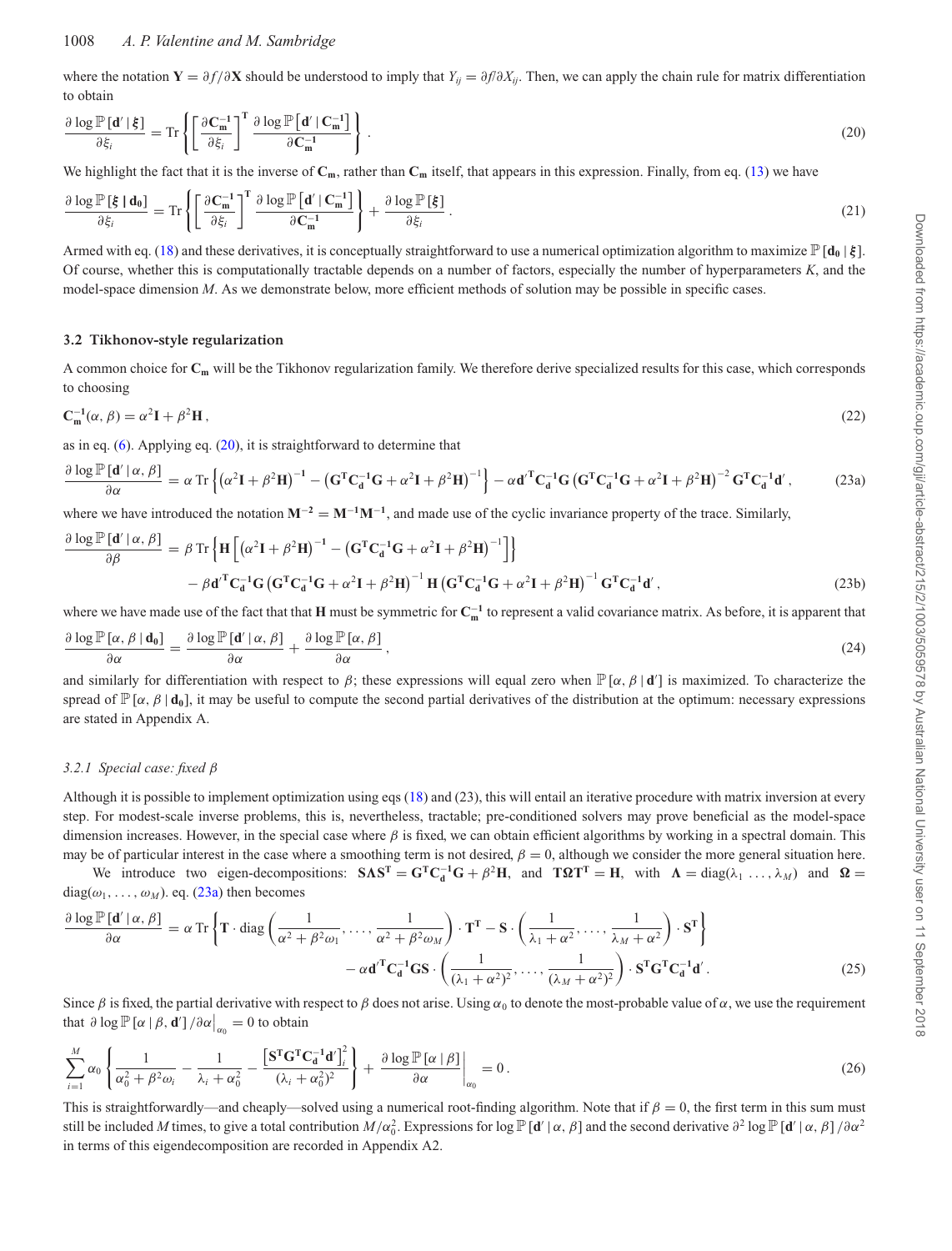#### *3.2.2 Special case: fixed* α

Although perhaps less frequently encountered, we can perform a similar analysis for the case where  $\alpha$  is fixed, possibly to zero. Provided **H** is invertible, we can introduce a further eigendecomposition,  $\mathbf{U}\mathbf{F}\mathbf{U}^{-1} = \mathbf{H}^{-1}(\mathbf{G}^{\mathrm{T}}\mathbf{C}_{d}^{-1}\mathbf{G} + \alpha^{2}\mathbf{I})$ , with  $\mathbf{\Gamma} = \text{diag}(\gamma_{1}, \dots, \gamma_{M})$ . We note that this matrix is non-symmetric, and therefore its eigenvectors need not be orthogonal. We can then write  $(G<sup>T</sup>C<sub>d</sub><sup>-1</sup>G + \alpha<sup>2</sup>I + \beta<sup>2</sup>H)$  $H\text{U}(\Gamma + \beta^2 I) \text{U}^{-1}$ . Thus, eq. (23b) can be expressed

$$
\frac{\partial \log \mathbb{P}[\mathbf{d}' \mid \alpha, \beta]}{\partial \beta} = \beta \operatorname{Tr} \left\{ \mathbf{T} \cdot \operatorname{diag} \left( \frac{\omega_1}{\alpha^2 + \beta^2 \omega_1}, \dots, \frac{\omega_M}{\alpha^2 + \beta^2 \omega_M} \right) \cdot \mathbf{T}^{\mathbf{T}} - \mathbf{H} \mathbf{U} \cdot \operatorname{diag} \left( \frac{1}{\gamma_1 + \beta^2}, \dots, \frac{1}{\gamma_M + \beta^2} \right) \cdot \mathbf{U}^{-1} \mathbf{H}^{-1} \right\}
$$

$$
- \beta \mathbf{d}'^{\mathbf{T}} \mathbf{C}_{\mathbf{d}}^{-1} \mathbf{G} \mathbf{U} \cdot \operatorname{diag} \left( \frac{1}{(\gamma_1 + \beta^2)^2}, \dots, \frac{1}{(\gamma_M + \beta^2)} \right) \cdot \mathbf{U}^{-1} \mathbf{H}^{-1} \mathbf{G}^{\mathbf{T}} \mathbf{C}_{\mathbf{d}}^{-1} \mathbf{d}'.
$$
(27)

Again, we use  $\beta_0$  to represent an optimal value of  $\beta$ , which is the solution to another root-finding problem,

$$
\sum_{i=1}^{M} \beta_0 \left\{ \frac{\omega_i}{\alpha^2 + \beta_0^2 \omega_i} - \frac{1}{\gamma_i + \beta_0^2} - \frac{\left[\mathbf{U}^{\mathrm{T}} \mathbf{G}^{\mathrm{T}} \mathbf{C}_\mathbf{d}^{-1} \mathbf{d}'\right]_i \left[\mathbf{U}^{-1} \mathbf{H}^{-1} \mathbf{G}^{\mathrm{T}} \mathbf{C}_\mathbf{d}^{-1} \mathbf{d}'\right]_i}{\left(\gamma_i + \beta_0^2\right)^2} \right\} + \frac{\partial \log \mathbb{P}[\beta \mid \alpha]}{\partial \beta} \bigg|_{\beta_0} = 0. \tag{28}
$$

Expressions for  $\log \mathbb{P}[\mathbf{d}' | \alpha, \beta]$  and the second derivative  $\partial^2 \log \mathbb{P}[\mathbf{d}' | \alpha, \beta] / \partial \beta^2$  can be found in Appendix A3.

## **3.3 Automatic relevance detetermination**

Another specific case of interest is what Mackay [\(1992a\)](#page-16-13) terms 'automatic relevance determination'. This amounts to using a diagonal covariance matrix, with each model parameter (or group of parameters) being assigned its own uncertainty parameter,

$$
\mathbf{C}_{\mathbf{m}}(\xi) = \text{diag}(\xi_1, \xi_2, \dots, \xi_M). \tag{29}
$$

By adopting a hyperprior on *ξ* that expresses a preference for the elements of *ξ* to remain close to zero (and thus, for the elements of the inverse covariance matrix to be large), maximizing P[*ξ* | **d0**] causes model parameters that are unnecessary to explain the data to be 'regularized out' of the solution. In effect, this provides a mechanism for achieving sparse solutions to the inverse problem within an  $L_2$  minimization framework.

To obtain the necessary expressions for optimization, it is convenient to note that

$$
\left[\frac{\partial \mathbf{C}_{\mathbf{m}}^{-1}}{\partial \xi_k}\right]_{ij} = \frac{-\delta_{ij}\delta_{ik}}{\xi_i^2} \,. \tag{30}
$$

Thus,

$$
\frac{\partial \log \mathbb{P}[\xi \mid d_0]}{\partial \xi_i} = \frac{1}{2\xi_i} \left\{ \frac{1}{\xi_i} \left\{ \left[ \left( \mathbf{G}^{\mathrm{T}} \mathbf{C}_d^{-1} \mathbf{G} + \mathbf{C}_m^{-1} \right)^{-1} \right]_{ii} + \left[ \left( \mathbf{G}^{\mathrm{T}} \mathbf{C}_d^{-1} \mathbf{G} + \mathbf{C}_m^{-1} \right)^{-1} \mathbf{G}^{\mathrm{T}} \mathbf{C}_d^{-1} \mathbf{d}' \right]_i^2 \right\} - 1 \right\} + \frac{\partial \log \mathbb{P}[\xi]}{\partial \xi_i},\tag{31}
$$

where no summation is implied by the repetition of an index. A more general case is found by allowing the model to be sparse in a different basis from that used for inversion. This corresponds to choosing

$$
\mathbf{C}_{\mathbf{m}}(\xi) = \mathbf{J} \cdot \text{diag}(\xi_1, \xi_2, \dots, \xi_K) \cdot \mathbf{J}^{\mathbf{T}},
$$
\n(32)

where **J** is an  $M \times K$  matrix satisfying the property  $\mathbf{J}^T \mathbf{J} = \mathbf{I}_K$ , the *K*-dimensional identity matrix, so that

$$
\mathbf{C}_{\mathbf{m}}^{-1}(\boldsymbol{\xi}) = \mathbf{J} \cdot \text{diag}\left(\frac{1}{\xi_1}, \frac{1}{\xi_2}, \dots, \frac{1}{\xi_K}\right) \cdot \mathbf{J}^{\mathbf{T}}.
$$
\n(33)

This results in a similar expression for the partial derivative,

$$
\frac{\partial \log \mathbb{P}[\xi \mid \mathbf{d_0}]}{\partial \xi_i} = \frac{1}{2\xi_i} \left\{ \frac{1}{\xi_i} \left\{ \left[ \mathbf{J}^{\mathrm{T}} \left( \mathbf{G}^{\mathrm{T}} \mathbf{C}_\mathbf{d}^{-1} \mathbf{G} + \mathbf{C}_\mathbf{m}^{-1} \right)^{-1} \mathbf{J} \right]_{ii} + \left[ \mathbf{J}^{\mathrm{T}} \left( \mathbf{G}^{\mathrm{T}} \mathbf{C}_\mathbf{d}^{-1} \mathbf{G} + \mathbf{C}_\mathbf{m}^{-1} \right)^{-1} \mathbf{G}^{\mathrm{T}} \mathbf{C}_\mathbf{d}^{-1} \mathbf{d}' \right]_i^2 \right\} - 1 \right\} + \frac{\partial \log \mathbb{P}[\xi]}{\partial \xi_i} \,. \tag{34}
$$

We remark that this can be simplified further in the event that **J** is chosen to correspond to the eigenvectors of **GTC**<sup>−</sup>**<sup>1</sup> <sup>d</sup> G**, although it is not obvious that this is generally an appropriate structure to impose upon the covariance matrix.

#### **4 DEMONSTRATION**

To demonstrate the preceding theory effectively, it is convenient to choose an inverse problem that is amenable to illustration in two dimensions. Unfortunately, few geophysically meaningful problems exhibit such simplicity, and we therefore consider a simple polynomial regression problem. We generate noisy random samples from a known function, and then perform an inversion to recover the coefficients of a polynomial that best explains this data set. Specifically, we generate  $N = 10$  *x*-values uniformly at random in the range ( $-1$ , 1), and then compute  $f(x) = \frac{1}{4}x^7 + 2x^4 - x + 1$  for each—as shown in Figs [1\(](#page-7-0)a) and (b). We add uncorrelated zero-mean Gaussian random noise with standard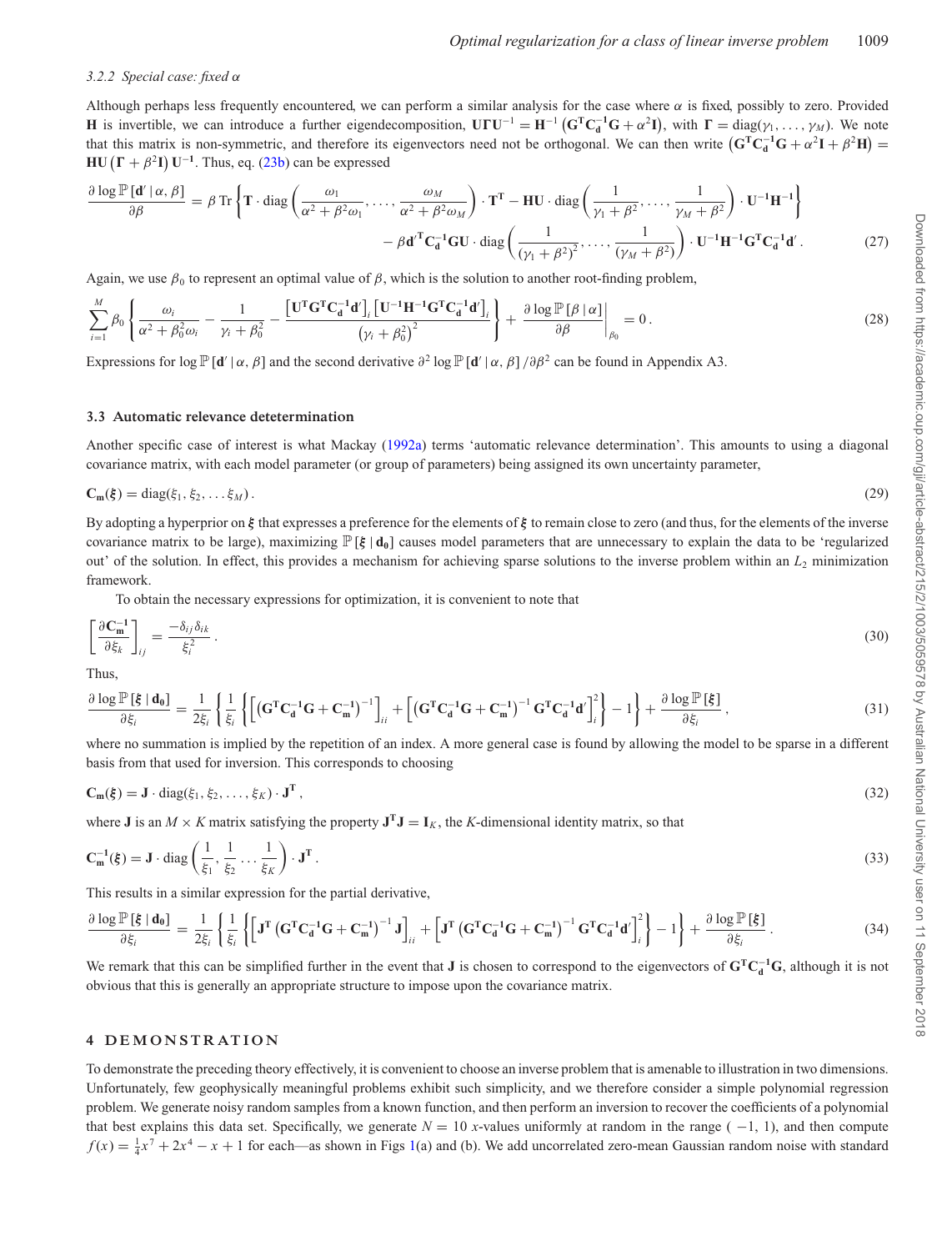<span id="page-7-0"></span>

**Figure 1.** A simple regularized inverse problem illustrating the distribution  $\mathbb{P}[\alpha | \mathbf{d_0}]$ . (a) The function  $f(x) = \frac{1}{4}x^7 + 2x^4 - x + 1$  is represented by a model vector of polynomial coefficients. (b) Noisy samples are generated from this function, using an uncorrelated Gaussian noise model with standard deviation  $\sigma$  $= 0.1$ . (c) Assuming  $C<sub>m</sub><sup>-1</sup> = α<sup>2</sup>I$ , we plot the distribution  $\mathbb{P}[\alpha | \mathbf{d_0}]$  for a uniform hyperprior on α, obtained using eq. (17). (d) We can also plot the tradeoff curve between model norm and model misfit; black dots denote  $\alpha = 1...5$ , and the red circle corresponds to the peak of  $\mathbb{P}[\alpha | \mathbf{d_0}]$ . The distribution has a well-defined peak, which corresponds well to the 'elbow' of the L-curve.

deviation  $\sigma = 0.1$  to each value for  $f(x)$ . This forms a data set for inversion, with the inverse problem parametrized as

$$
\begin{pmatrix} y_1 \\ y_2 \\ \vdots \\ y_N \end{pmatrix} = \begin{pmatrix} 1 & x_1 & x_1^2 & \cdots & x_1^P \\ 1 & x_2 & x_2^2 & \cdots & x_2^P \\ \vdots & \vdots & \vdots & \ddots & \vdots \\ 1 & x_N & x_N^2 & \cdots & x_N^P \end{pmatrix} \begin{pmatrix} m_0 \\ m_1 \\ m_2 \\ \vdots \\ m_P \end{pmatrix} . \tag{35}
$$

Note that we have indexed the model coefficients starting at 0, so that  $y(x) = \sum_{n} m_n x^n$ , and thus, the dimension of the model space is  $M = P$  $+ 1$ ; our inversion assumes  $P = 8$ .

#### **4.1 Tikhonov-style regularization**

We assume  $C_d = \sigma^2 I$ —in other words, the noise model assumed for inversion matches the noise actually present in the data. The unregularized matrix **G**<sup>T</sup>**G** for this problem turns out to be ill-conditioned, with condition number (ratio of largest- to smallest eigenvalue)  $\kappa = 5.4 \times 10^{10}$ . Thus, regularization is necessary to obtain a sensible solution, and we use 'ridge regression',  $C_m^{-1} = \alpha^2 I$ , with  $m_p = 0$ ; a smoothing term is not appropriate for this problem. Using eq. (17), it is then straightforward to map out the distribution  $\mathbb{P}[\alpha | \mathbf{d}_0]$  for this example, adopting a uniform, improper hyperprior on  $\alpha$ . The result is shown in Fig. [1\(](#page-7-0)c), and we see that this has a single, well-defined peak at  $\alpha_0 \approx 1.3$ , with plausible values roughly in the range  $0.5 < \alpha < 2.5$ . Since the model-space has low dimension, it is also computationally cheap to map out the progression of recovered model norm  $(\mathbf{m}^T \mathbf{m})$  and mean-squared residuals  $((\mathbf{d} - \mathbf{Gm})^T(\mathbf{d} - \mathbf{Gm})/N)$  as  $\alpha$  is varied. Plotting one quantity against the other results in an L-curve (Fig. [1d](#page-7-0)) with an 'elbow' consistent with this range. Thus, the hierarchical Bayesian procedure appears to indicate regularization parameters consistent with those that might be obtained via existing methods—but our approach is arguably more rigorously defined.

Applying eq. (14),  $\mathbb{P}[\mathbf{m} | \mathbf{d}]$  can be obtained by performing an integral over  $\alpha$ . Marginal distributions  $\mathbb{P}[m_i | \mathbf{d}_0]$  =  $\iint \cdot \cdot \cdot \int \mathbb{P}[\mathbf{m} | \mathbf{d}_0] \prod_{j \neq i} dm_j$  are shown in black in Fig. [2,](#page-8-0) along with the true value of each parameter (as a vertical line). Alternatively, as described in Section 2.4.2, the distribution  $\mathbb{P}[\alpha | \mathbf{d}_0]$  (e.g. Fig. [1c](#page-7-0)) can be approximated by a  $\delta$ -distribution. In practical terms, this is equivalent to selecting the most-probable value of  $\alpha$  and using this to perform an inversion according to eq. (9). The resulting approximate posterior marginal distributions are shown in blue in Fig. [2,](#page-8-0) and are almost indistinguishable from the 'complete' marginals. This is an attractive result, as the integration over hyperparameters required to evaluate eq. (14) can be computationally challenging.

#### *4.1.1 Increased data noise*

We now repeat this experiment, except with the noise level increased by an order of magnitude (i.e.  $\sigma = 1$ ). Again, we assume this same noise level during inversion,  $C_d^{-1} = \sigma^2 I$  $C_d^{-1} = \sigma^2 I$  $C_d^{-1} = \sigma^2 I$ , and a counterpart to Fig. 1 is shown in Fig. [3.](#page-8-1) The distribution  $\mathbb{P}[\alpha | \mathbf{d}_0]$  continues to have a well-defined peak (now at  $\alpha_0 \approx 1.5$ ), and agrees well with choices that might be made based on the L-curve. However, the distribution is less tightly constrained, and assigns appreciable probability mass to even large values of  $\alpha$ . This arises because—with a high enough noise level—the data could plausibly be generated from the prior mean model  $m_p = 0$ . Changing the width of the prior does not alter the location of this *a priori* most probable model, and hence the data provides only relatively weak constraint upon  $\alpha$ .

This introduces difficulties for the computation of  $\mathbb{P}[\mathbf{m} | \mathbf{d}_0]$ , and we need to provide a more rigorous specification of the hyperprior,  $\mathbb{P}[\alpha]$ . In the preceding example, we effectively adopted an improper prior: any positive value of  $\alpha$  was regarded as equally likely. Now, we must introduce an upper bound on  $\alpha$  to ensure that the integral in eq. (14) converges. For the sake of argument, we assume that  $\mathbb{P}[\alpha] = 0$  for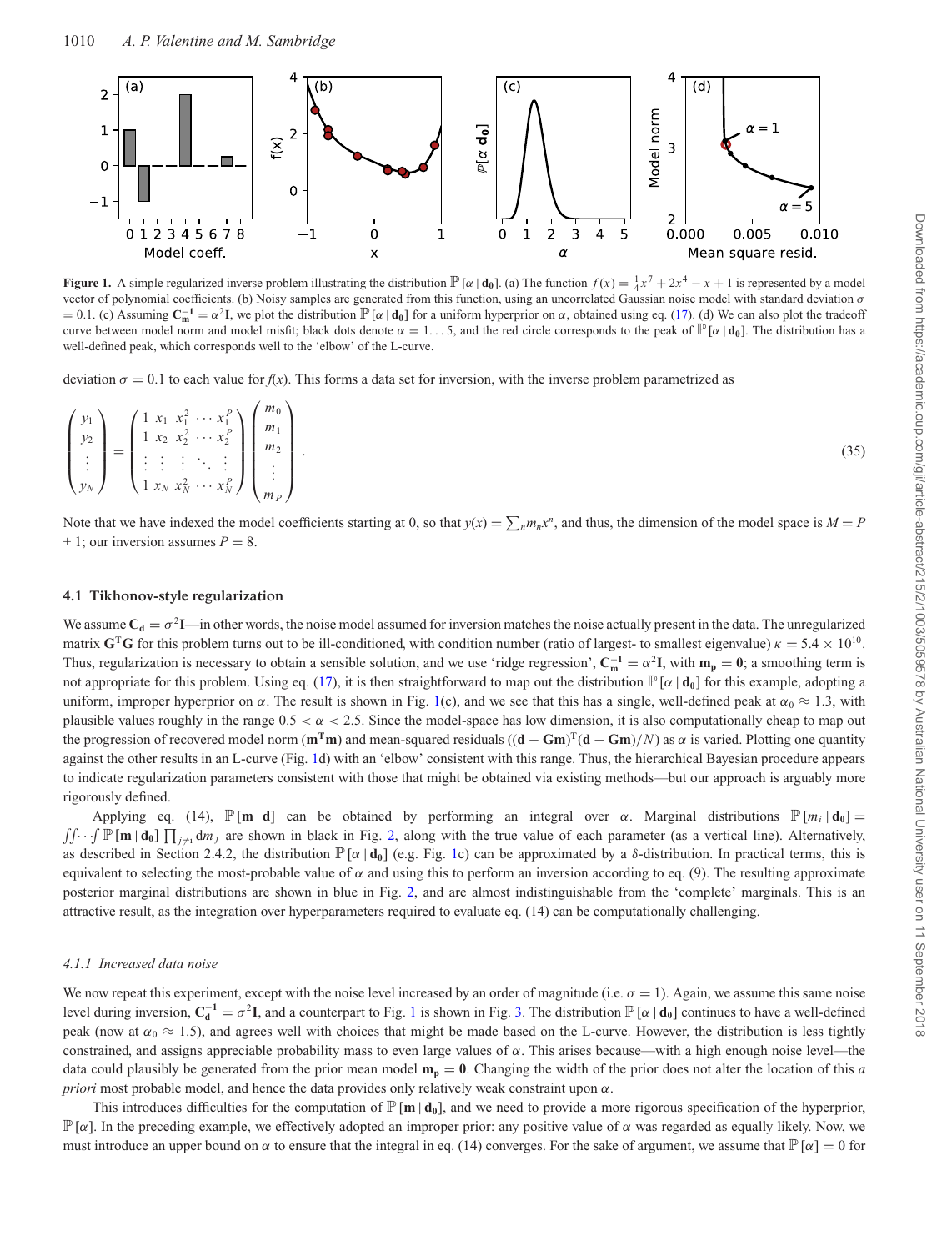<span id="page-8-0"></span>

Figure 2. Recovery of model parameters. Marginal distributions for each model parameter separately, for inverse problem described in Fig. [1.](#page-7-0) Distributions depicted in black are exact representations of  $\mathbb{P}[\mathbf{m} | \mathbf{d}_0]$ , obtained by integrating over all possible values of  $\alpha$  as in eq. (14). Dashed, blue distributions are obtained by using a  $\delta$ -distribution approximation to  $\mathbb{P}[\alpha | \mathbf{d}_0]$  (as in eq. 15); the two are almost indistinguishable. Red vertical bars indicate the 'true' value of each model parameter. Each subplot is scaled to display the same maximum amplitude.

<span id="page-8-1"></span>

**Figure 3.** Inversion with higher noise levels. (a, b) As Fig. [1,](#page-7-0) except that data noise is generated from a distribution with  $\sigma = 1$ . (c) The distribution  $\mathbb{P}[\alpha | \mathbf{d}_0]$ continues to have a well-defined peak, but now has a heavy tail; note that the α-range shown here is twice that in Fig. [1.](#page-7-0) (d) Nevertheless, the location of the peak corresponds well to the 'elbow' of the L-curve (dots denote  $\alpha = 1, \ldots, 10$ ).

 $\alpha > 10$ , with uniform probability in the range  $0 < \alpha < 10$  as illustrated in Fig. [3\(](#page-8-1)d). Under this assumption, we can again compute posterior marginal distributions for each model parameter, shown in black in Fig. [4.](#page-9-0) These are notably non-Gaussian in form, with high probability mass assigned close to the prior model, **mp**. They are also substantially different from the (blue) approximate marginals obtained using eq. (9) and the maximum-likelihood value of  $\alpha$ . Nevertheless, the maxima and spreads of the two sets of distributions are broadly similar, and the approximate versions are likely to be 'good enough' for many practical purposes. We remark that the differences increase if the prior on  $\alpha$  is broadened, so that more high- $\alpha$  examples are included.

#### **4.2 Automatic relevance determination**

Returning to the original noise level ( $\sigma = 0.1$ , as in Fig. [1\)](#page-7-0), we now adopt a different regularization strategy—that of automatic relevance determination, as introduced in Section 3.3. To allow straightforward comparison to the preceding experiments, where the hyperparameters were used to directly specify the inverse model covariance matrix, we choose  $\mathbf{C}_{\mathbf{m}}^{-1}(\theta) = \text{diag}(\theta_0^2, \theta_1^2, \dots, \theta_p^2)$ . This is a slightly different parametrization from that analysed earlier: in effect, we use  $\xi_i = 1/\theta_i^2$ . The distribution  $\mathbb{P}[\theta | \mathbf{d}_0]$  is defined in a 9-D space, and cannot be plotted directly. However, it is straightforward to determine the maximum-likelihood value, and then plot the 1-D conditional distributions  $\mathbb{P}[\theta_i | \mathbf{d}_0, \{\theta_j = \theta_j^0, j \neq i\}]$  which can be viewed as 'cross-sections' through the full distribution at the maximum-likelihood point. These are shown in Fig. [5,](#page-9-1) and can be separated into two classes: those where a clear maximum can be identified for relatively small values of  $\theta_i$ , and those where the distribution is flat or growing as  $\theta_i$  increases. We note that a preference for a large value of  $\theta_i$  for a given model parameter implies a preference for fixing that parameter to its *a priori* value.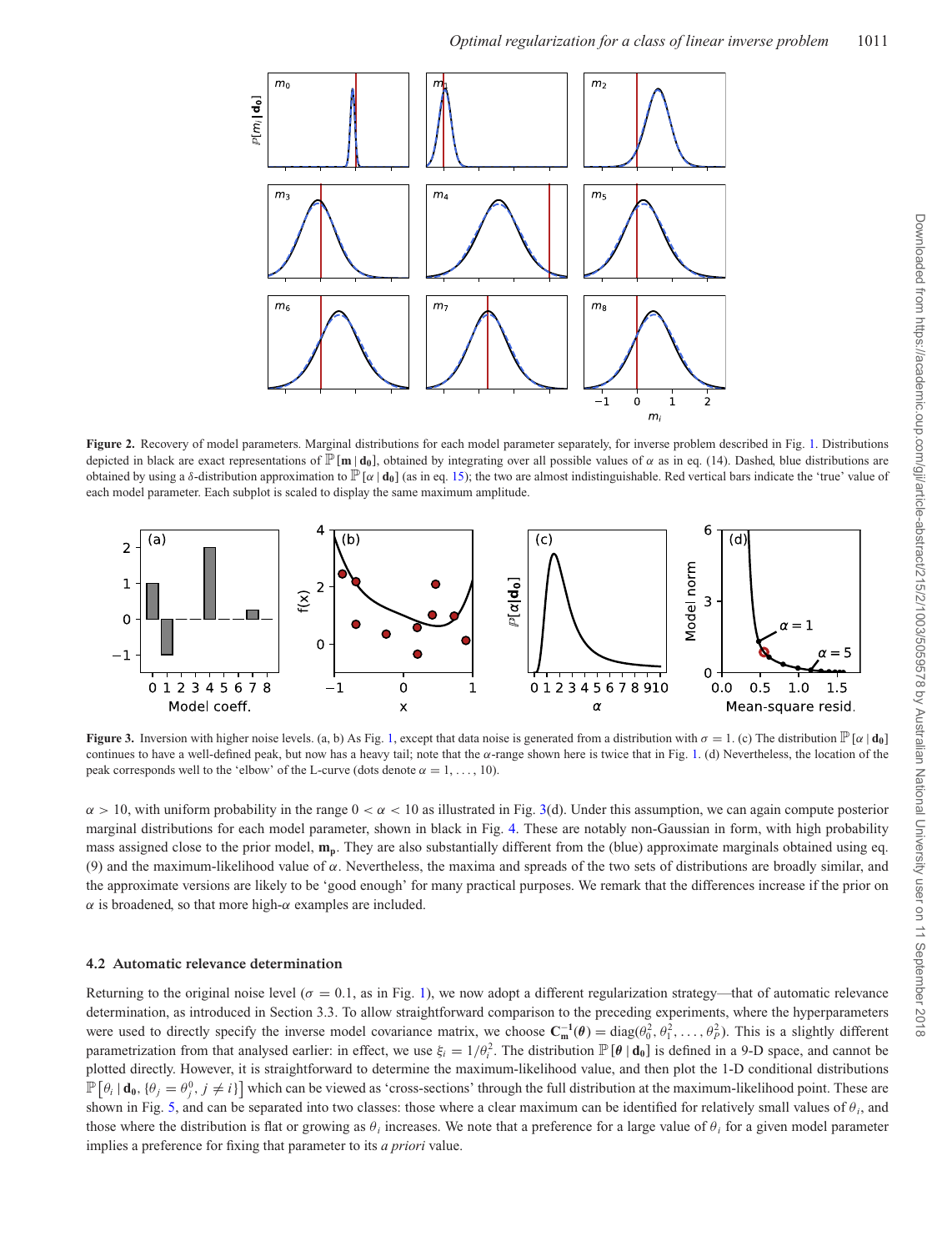<span id="page-9-0"></span>

<span id="page-9-1"></span>**Figure 4.** Posterior marginal distributions obtained under higher noise levels; compare Fig. [2.](#page-8-0) Black distributions represent exact versions of P[**<sup>m</sup>** <sup>|</sup> **d0**]; dashed blue distributions are approximations obtained by replacing  $\mathbb{P}[\alpha | \mathbf{d}_0]$  by a  $\delta$ -distribution centred on the maximum-likelihood regularizer. Red vertical bars represent the 'true' solution to this synthetic inverse problem.



**Figure 5.** Automatic relevance determination: the distribution  $\mathbb{P}[\theta | \mathbf{d}_0]$ . Each panel depicts a 1-D 'slice' through the distribution at the maximum-likelihood point (i.e. the conditional distribution  $\mathbb{P}\left[\theta_i \mid \mathbf{d_0}, \{\theta_j = \theta_j^0, j \neq i\}\right]$ ). A uniform, impropert prior on  $\theta$  is assumed. For parameters  $m_0$ ,  $m_1$ ,  $m_4$  and  $m_7$  a finite maximum can be identified. Maxima of the other parameters are effectively 'at infinity'. This implies that the most-probable regularizer will fix these components of the inversion to their *a priori* values.

Given the relative complexity of  $\mathbb{P}[\theta | \mathbf{d}_0]$ , it is not straightforward to perform the integration required to compute  $\mathbb{P}[\mathbf{m} | \mathbf{d}_0]$  according to eq. (14), and we do not attempt to do so. However, it is easy to compute posterior marginal distributions by adopting the maximum-likelihood regularizer and applying eq. (9). These are shown in Fig. [6,](#page-10-0) and exhibit remarkable accuracy: the inversion is able to identify the four non-zero components of the model, while constraining other parameters to zero. We remark that the 'true' posterior distributions are probably somewhat broader than those obtained using the approximation: such an effect would be consistent with what was seen in Figs [2](#page-8-0) and [4.](#page-9-0) Results using Automatic Relevance Determination for noisier data are somewhat less impressive, perhaps because—as in Fig. [4—](#page-9-0)the δ-distribution approximation is less effective in this case.

Intriguingly, the Automatic Relevance Determination procedure is able to produce a sparse model—that is, one where many of the coefficients are zero. This is a property that can be physically desirable under certain circumstances, where processes are expected to be somehow localized. Sparsity-promoting inversion has attracted considerable attention in recent years, and underpins innovative concepts such as 'compressive sensing', where band-limited signals can be recovered from samples far below the Nyquist limit (e.g. Candès & Wakin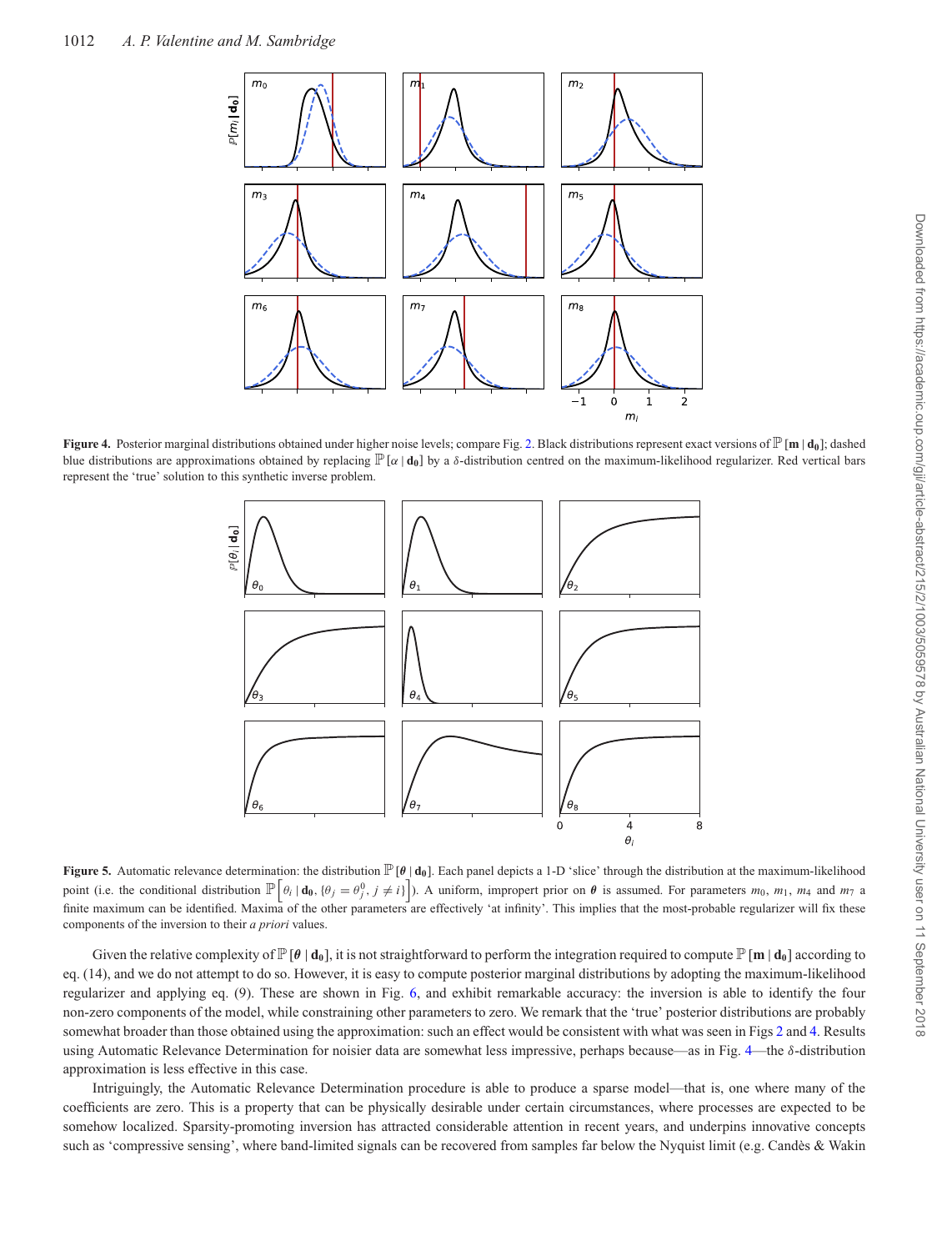<span id="page-10-0"></span>

**Figure 6.** Approximate posterior marginals obtained using Automatic Relevance Determination. Each panel shows a 1-D marginal distribution,  $\mathbb{P}[m_i | \mathbf{d}_0]$ , obtained using a δ-distribution approximation to  $\mathbb{P}[\theta | \mathbf{d}_0]$  centred upon the maximum-likelihood value of  $\theta$ . Red vertical lines correspond to 'true' values of model parameters. Almost perfect model recovery is achieved; contrast with Fig. [2.](#page-8-0)

[2008\)](#page-16-29). To properly quantify sparsity, one adopts an *L*<sup>0</sup> norm, which counts the number of non-zero components. However, this is not suited to use within optimization, and most recent progress has been built upon minimization of an  $L_1$  norm: it has been shown that this is a very good approximation to minimization of the *L*<sup>0</sup> norm (Donoho [2006a](#page-16-30)[,b\)](#page-16-31). However, this necessitates the use of convex optimization procedures, which are computationally challenging. The Automatic Relevance Determination approach appears to provide a route towards obtaining sparse models within an  $L_2$  minimization framework, which is significantly more straightforward to implement.

#### **4.3 A geophysical example: dynamic topography**

As a final example, we consider the problem of estimating the power spectrum of dynamic topography—the component of Earth's surface elevation which arises in response to geodynamic processes, such as uplift above a mantle upwelling. This was recently considered by Hoggard *et al.* [\(2016\)](#page-16-10), who assembled a data set of point estimates and then performed a least-squares inversion to find the degree-30 spherical harmonic model that best explained this data set. The result showed substantially less power at low degree than was anticipated based on simulation results, and higher power at high degrees. Since Hoggard used Tikhonov regularization in the inversion, some debate has ensued about whether the discrepancy is simply due to the damping parameters chosen.

We repeat Hoggard's analysis, using his published data set, but determining Tikhonov regularization parameters using the techniques described within this paper. Using *Ylm*(θ, φ) to denote a real surface spherical harmonic, defined as in Hoggard *et al.* [\(2016\)](#page-16-10), we treat each data point as arising from a spherical harmonic expansion,

$$
d_i = \sum_{l=1}^{L} \sum_{m=-l}^{l} c_{lm} Y_{lm}(\theta_i, \phi_i), \tag{36}
$$

where  $(\theta_i, \phi_i)$  denote the spatial coordinates corresponding to datum  $d_i$ . Choosing  $L = 30$ , and noting that an  $l = 0$  term is not included in the expansion, we seek the  $L(L + 2) = 960$  coefficients  $c_{lm}$ . For our prior, we follow Hoggard's approach, and adopt  $\mathbf{C}_{m}^{-1} = \alpha^2 \mathbf{I} + \beta^2 \mathbf{H}$ . The elements of **H** are given by  $H_{ij} = \delta_{ij} l_i(l_i + 1)$ , where  $l_i$  is the angular order associated with the *i*th model coefficient: this choice is derived from a requirement that the average gradient of the spherical harmonic expansion should not be allowed to become too large. Hoggard explored a range of regularization parameters, guided by L-curve analysis, and ultimately determined  $\alpha = 20$ ,  $\beta = 1$  to be a reasonable choice (although he reports results across a range of plausible regularizations). Now, we repeat his analysis, treating both as hyperparameters following the hierarchical procedure set out above. We adopt a uniform, improper hyperprior on both, and use a diagonal **C**<sup>−</sup>**<sup>1</sup> <sup>d</sup>** constructed using the uncertainties associated with Hoggard's point-wise measurements.

Applying eq. (17), we first map out the distribution  $\mathbb{P}[\alpha, \beta | \mathbf{d}_0]$  in the vicinity of its maximum, as shown in Fig. [7.](#page-11-0) Again, we see a well-defined, tightly constrained maximum, which lies at the point  $\alpha_0 \approx 3.3$ ,  $\beta_0 \approx 1.2$ . Approximating the distribution by a  $\delta$ -distribution at this point, we obtain the best-fitting model coefficients, and compute the power in this at the *l*th degree,  $P_l = \sum_{m=-l}^{l} c_{lm}^2$ . The resulting spectrum (blue), and that obtained by Hoggard (black), are shown in Fig. [8,](#page-11-1) which follows the presentation in Fig. [\(5b](#page-9-1)) of Hoggard *et al.* [\(2016\)](#page-16-10). To provide some estimate of the uncertainty associated with this result, we also show the range spanned by spectra for 100 000 models generated at random from our posterior distribution,  $\mathbb{P}[\mathbf{m} | \mathbf{d}_0, \alpha_0, \beta_0]$ ; the spectral distribution is non-Gaussian, so 'standard' error analysis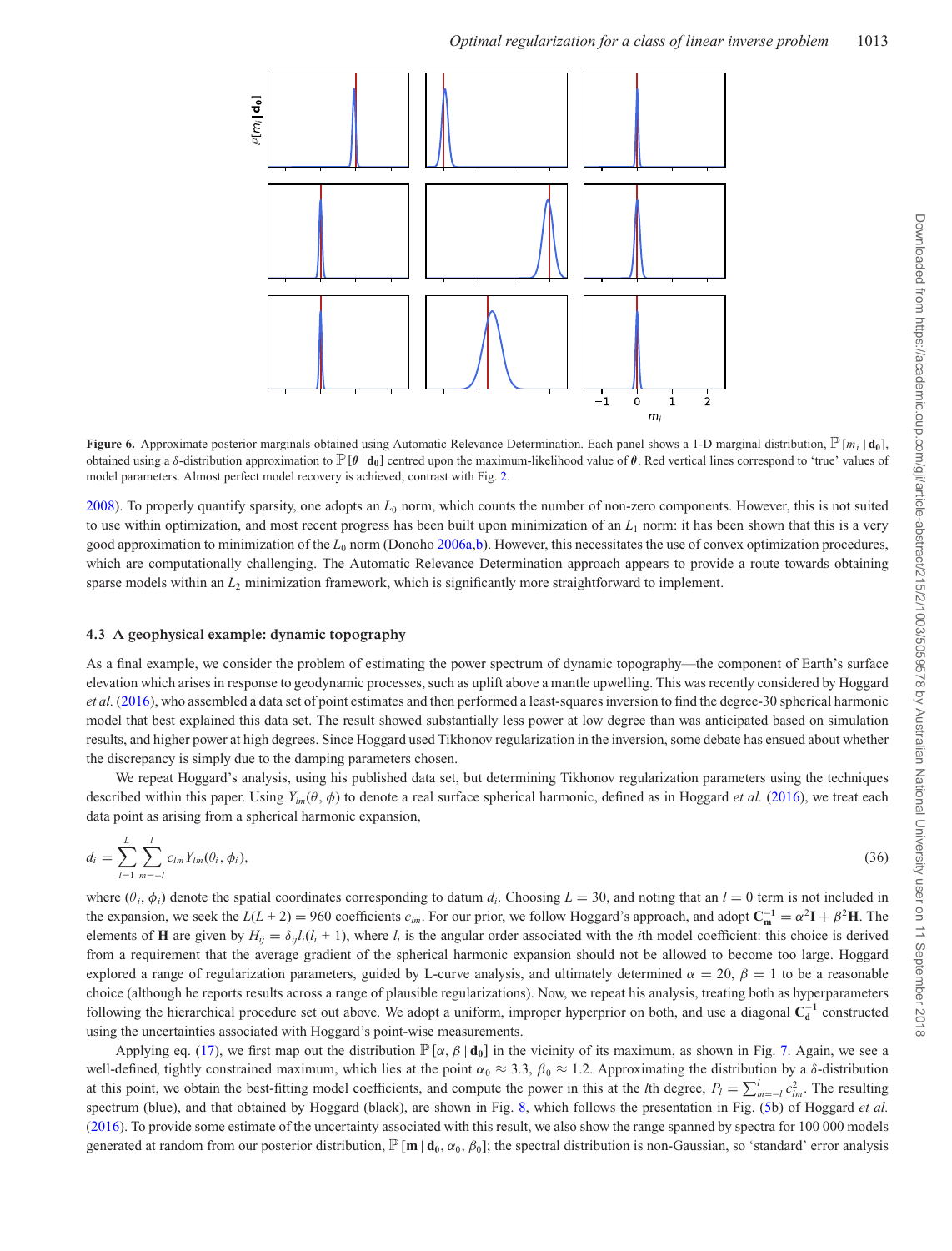<span id="page-11-0"></span>

<span id="page-11-1"></span>**Figure 7.** The distribution  $\mathbb{P}[\alpha, \beta | \mathbf{d}_0]$  for spherical harmonic expansion of dynamic topography estimates (as per Hoggard *et al.* [2016\)](#page-16-10).



**Figure 8.** Power spectra for dynamic topography; compare Fig. [5\(](#page-9-1)b) of Hoggard *et al.* [\(2016\)](#page-16-10). Black: results reported by Hoggard (using his preferred choice of regularization). Dark blue: results obtained using optimal regularization determined using the techniques of this paper. Light blue: range of spectra for 100 000 samples from posterior distribution. Although we find that Hoggard's regularization choices were sub-optimal (according to the definitions of this paper), this does not significantly alter his result.

may mislead. Using our optimal choice of regularization, we obtain results that are very similar to those reported in Hoggard *et al.* [\(2016\)](#page-16-10). Thus, it does not appear that his reported discrepancies against simulation results (which predict power of  $1-3$  km<sup>2</sup> at the longest wavelengths) can be resolved simply through a 'better' choice of regularization. Nevetheless, this example demonstrates that our approach can be effective in realistic-scale problems; some discussion of computational costs can be found in Section 5.5.

## **5 DISCUSSION**

The key points from Section 2 may be summarized as follows:

(i) Any prior we adopt in model space implicitly defines the range within which we expect observations to lie. Both model and data space should be taken into account when assessing whether a given prior is 'reasonable'.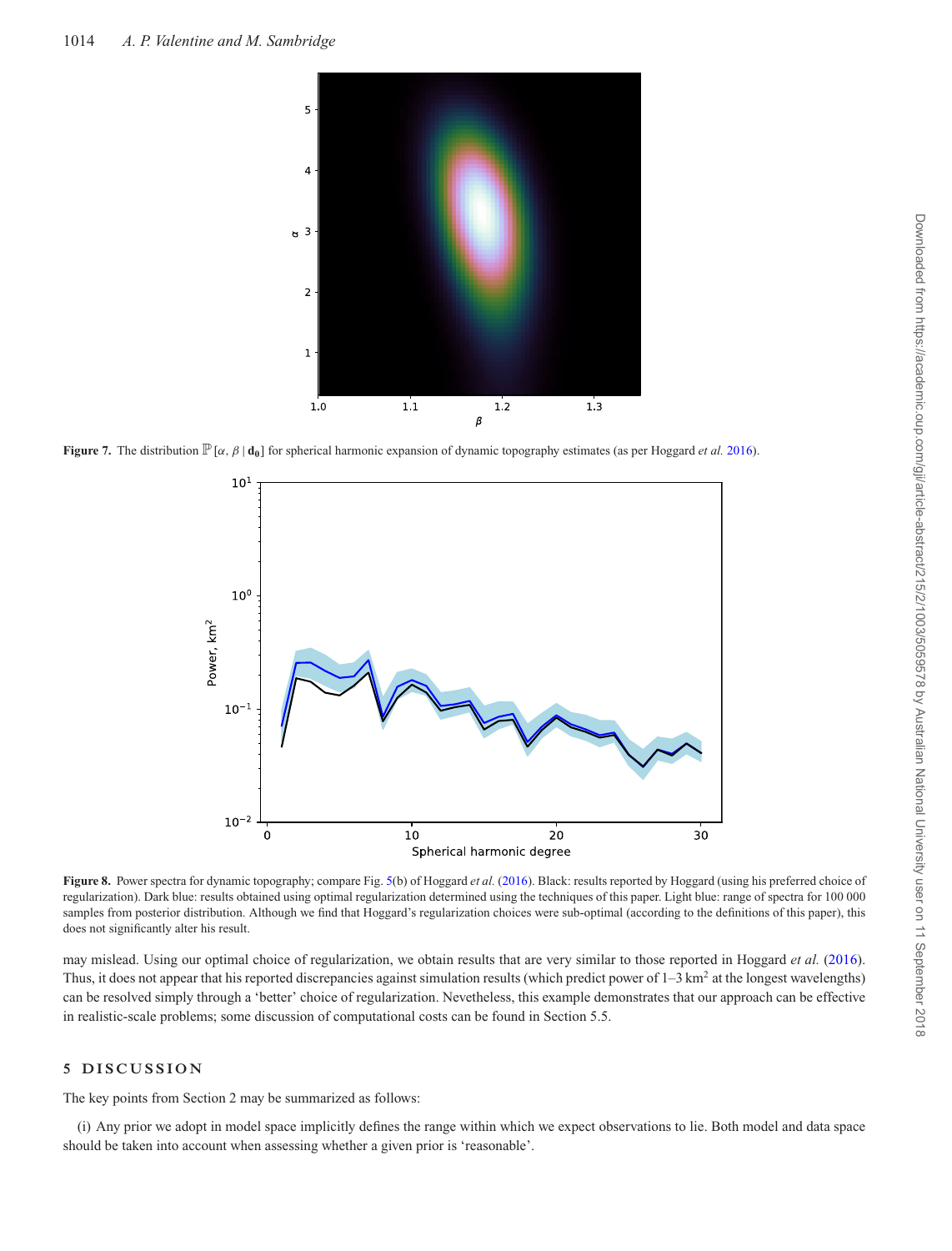(ii) For a general parametric family of model covariance matrices,  $\mathbf{C}_m(\xi)$ , the probability distribution  $\mathbb{P}[\xi | \mathbf{d}_0]$  may be evaluated and used to assess the inherent plausibility of different values of *ξ* .

(iii) The distribution  $\mathbb{P}[\xi | d_0]$  is seen to typically have a well-defined maximum-likelihood point, which can, in general, be found by setting up a non-linear optimization problem.

(iv) In principle, the full solution to the inverse problem can be found by integrating over the space of all regularization parameters. However, it may be reasonable to approximate  $\mathbb{P}[\xi | \mathbf{d}_0]$  by a simpler distribution. If a  $\delta$ -distribution is used, the procedure can be viewed as equivalent to identification of an 'optimal' set of regularization parameters to use in conjunction with the standard analysis (eq. 9).

As demonstrated in the previous section, this hierarchical approach can yield results that are in broad agreement with those obtained using alternative strategies for selection of regularization parameters—but with less dependence upon subjective choices made by the user.

#### **5.1 The significance of the maximum-likelihood regularisers**

The use of  $\mathbb{P}[\xi | d_0]$  to determine the correct regularization term is a natural outcome of the hierarchical Bayesian framework, but may appear counter-intuitive. To gain insight into the effect of the hierarchical procedure, it is helpful to consider the properties of the regulariser at the maximum-likelihood point (i.e. the peak of  $\mathbb{P}[\xi | \mathbf{d}_0]$ ).

#### *5.1.1 The general case*

First, we consider the most general covariance matrix,  $C_m$ , with all elements of the matrix being independently determined (which may of course be treated within the general parametric framework of Section 3.1). We note that if a vector **x** is normally distributed with mean  $\mu$  and covariance matrix **C**, it can be shown that  $\mathbb{E}[\mathbf{x}\mathbf{x}^{\mathsf{T}}] = \mathbf{C} + \mu \mu^{\mathsf{T}}$ . Thus, using the results from eq. (9), eq. (19) can be expressed in the form

$$
\frac{\partial \log \mathbb{P}\left[d' \mid C_{m}^{-1}\right]}{\partial C_{m}^{-1}} = \frac{1}{2} \left\{ C_{m} - \tilde{\mathbb{E}}\left[ (m - m_{p})(m - m_{p})^{T} \right] \right\},\tag{37}
$$

where a tilde denotes the expectation with respect to the posterior distribution (which, of course, itself depends upon **Cm**). Recalling the general definition of covariance,  $\mathbb{C}[\mathbf{x}] = \mathbb{E}[(\mathbf{x} - \mathbb{E}[\mathbf{x}]](\mathbf{x} - \mathbb{E}[\mathbf{x}])^T]$ , we can regard the second term in eq. (37) as an estimate of the posterior covariance,  $\Psi$ , obtained under the assumption that the posterior is indeed centred upon  $m_p$ . Then, since eq. (37) must be equal to zero at the optimum, the preferred covariance matrix is one that satisfies

$$
\mathbf{C}_{\mathbf{m}} = \tilde{\mathbb{E}}\left[ (\mathbf{m} - \mathbf{m}_{\mathbf{p}})(\mathbf{m} - \mathbf{m}_{\mathbf{p}})^{\mathrm{T}} \right] - 2 \frac{\partial \log \mathbb{P}\left[ \mathbf{C}_{\mathbf{m}}^{-1} \right]}{\partial \mathbf{C}_{\mathbf{m}}^{-1}}.
$$
\n(38)

If we have no strong preferences regarding the structure of the matrix **C**<sup>−</sup>**<sup>1</sup> <sup>m</sup>** , it may be appropriate to adopt a uniform hyperprior. In this case, the second term in eq. (38) disappears, and thus the 'optimal' model covariance matrix is the one that only changes between prior and posterior distributions if the centre of the distribution also changes. In effect, then, the hierarchical procedure amounts to estimation of the model covariance structure supported by the data, under the assumption that  $m_p$  correctly identifies the most-probable model. This ensures that all assumptions are self-consistent throughout the analysis.

Another route to this understanding comes by introducing the concept of a 'resolution operator' (Backus & Gilbert [1968\)](#page-16-32). If we imagine computing synthetic data,  $\mathbf{s} = \mathbf{Gm}_{true}$ , and then treating it as the data for inversion according to eq. (9), we obtain  $\mathbf{m}_{est} = \mathbf{Rm}_{true}$  with

$$
\mathbf{R} = \left(\mathbf{G}^{\mathrm{T}}\mathbf{C}_{\mathrm{d}}^{-1}\mathbf{G} + \mathbf{C}_{\mathrm{m}}^{-1}\right)^{-1}\mathbf{G}^{\mathrm{T}}\mathbf{C}_{\mathrm{d}}^{-1}\mathbf{G}.
$$
\n(39)

This 'resolution matrix'—which depends entirely upon the imaging setup, and not on the data—can therefore be regarded as a 'filter' through which recovered models perceive reality. This allows us to write eq. (19) in yet another form,

$$
\frac{\partial \log \mathbb{P}\left[\mathbf{d}' \mid \mathbf{C}_{\mathbf{m}}^{-1}\right]}{\partial \mathbf{C}_{\mathbf{m}}^{-1}} = \frac{1}{2} \left\{ \mathbf{R} \mathbf{C}_{\mathbf{m}} - \left(\mathbf{m}_{\mathrm{est}} - \mathbf{m}_{\mathbf{p}}\right) \left(\mathbf{m}_{\mathrm{est}} - \mathbf{m}_{\mathbf{p}}\right)^{\mathrm{T}} \right\} \,. \tag{40}
$$

Here, both **R** and  $m_{est}$  should be understood to be implicitly dependent upon  $C_m^{-1}$ , and we note that  $R^T = C_m^{-1}RC_m$ , and so ∂ log  $\mathbb{P}[\mathbf{d}' | \mathbf{C}_{m}^{-1}]$  /∂ $\mathbf{C}_{m}^{-1}$  is symmetric, as required. Setting the derivative equal to zero, we see that the search for an optimal covariance matrix is equivalent to tuning the imaging process until the recovered model (relative to the mean of the prior) satisfies the eigenvector equation

$$
\left(\mathbf{R} + 2\frac{\partial \log \mathbb{P}\left[\mathbf{C}_{\mathbf{m}}^{-1}\right]}{\partial \mathbf{C}_{\mathbf{m}}^{-1}}\mathbf{C}_{\mathbf{m}}^{-1}\right)(\mathbf{m}_{\text{est}} - \mathbf{m}_{\mathbf{p}}) = \kappa \left(\mathbf{m}_{\text{est}} - \mathbf{m}_{\mathbf{p}}\right),\tag{41a}
$$

with eigenvalue given by

$$
\kappa = (\mathbf{m}_{\text{est}} - \mathbf{m}_{\text{p}})^{\text{T}} \mathbf{C}_{\mathbf{m}}^{-1} (\mathbf{m}_{\text{est}} - \mathbf{m}_{\text{p}}).
$$
(41b)

Again, if we lack strong information about  $C_m^{-1}$ , and hence adopt a flat hyperprior, the term involving  $\mathbb{P}\left[C_m^{-1}\right]$  can be neglected. Choosing **C**<sup>−</sup>**<sup>1</sup> <sup>m</sup>** to maximise eq. (18) therefore ensures that the recovered model is an eigenvector of the resolution matrix. This represents a 'stable'  $\vec{0}$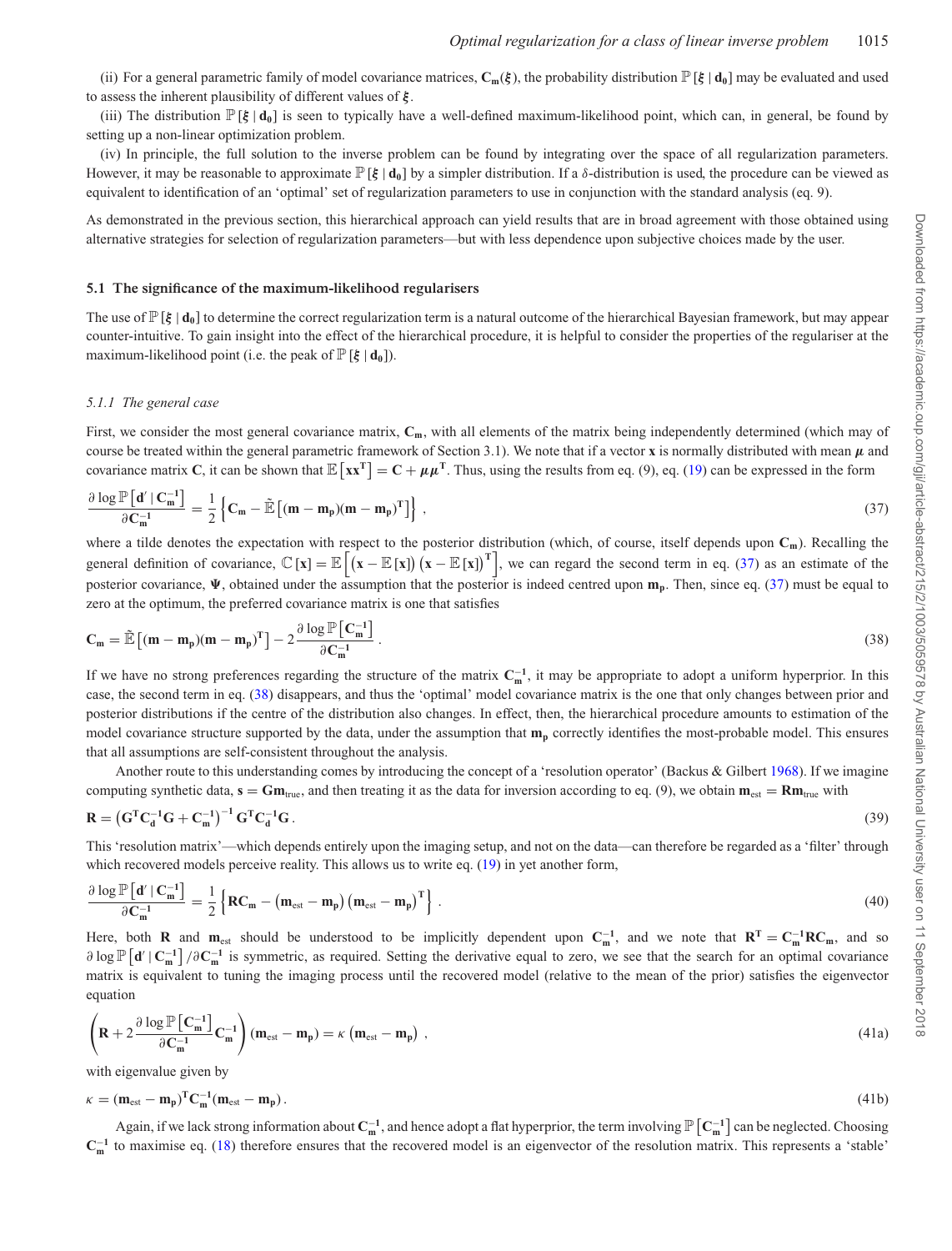## 1016 *A. P. Valentine and M. Sambridge*

inverse operator: if a synthetic data set for **m**<sub>est</sub> is inverted, the recovered model is unchanged (except for an amplitude scaling, which can be readily corrected). Again, this may be viewed as a requirement for self-consistency. Unfortunately, there are no corresponding implications for the accuracy of **m**est relative to the 'true' (data-generating) model, since **R** is not generally symmetric and hence its eigenvectors need not span the model space. It is perhaps worth stressing that the property stated in eq. (41) only applies in the case where no restrictions have been placed upon the form of  $C_m^{-1}$ .

While these self-consistency properties are attractive, it will readily be appreciated that estimating model covariance structure from a single data vector is a potential source of difficulty. In particular, if any of the assumptions underpinning the Bayesian analysis are not fully met (perhaps due to an imperfect forward theory, or non-Gaussian noise), or where the data set is such that it provides an uneven sampling of the model parameters, a biased estimate of the covariance structure may result. A wealth of statistical research has focussed on the problem of developing unbiased estimators for particular quantities, and it may be possible to use these strategies within our regularization framework. However, exploring this question is beyond the scope of the current paper. An effective—though undoubtedly less attractive—alternative is to use the hyperprior,  $\mathbb{P}[\mathbf{C}_{m}^{-1}]$ , to ensure choices remain within some 'sensible' range. In such circumstances, eqs (38) and (41) reveal that the data-derived estimated covariance is tempered by some 'preferred' structure encoded within the hyperprior.

#### *5.1.2 Tikhonov-style regularization*

As already emphasized, the above results do not hold if the optimization process is constrained by a requirement that  $C_m$  conform to a specified form. In any such case, further analysis is required to take account of the additional restrictions imposed upon **Cm**. We therefore now consider the Tikhonov-style regularization discussed in Section 3.2. Again, we begin by noting that for **x** again Gaussian-distributed with mean  $\mu$  and covariance C, and for a general matrix **A**, it can be shown that  $\mathbb{E}[\mathbf{x}^T \mathbf{A} \mathbf{x}] = \text{Tr } \mathbf{A} \mathbf{C} + \mu^T \mathbf{A} \mu$ . Thus, eq. (23) may be rewritten as

$$
\frac{\partial \log \mathbb{P}\left[\alpha, \beta \mid \mathbf{d}'\right]}{\partial \alpha} = \alpha \left\{ \mathbb{E}\left[\left(\mathbf{m} - \mathbf{m}_{p}\right)^{T}\left(\mathbf{m} - \mathbf{m}_{p}\right)\right] - \tilde{\mathbb{E}}\left[\left(\mathbf{m} - \mathbf{m}_{p}\right)^{T}\left(\mathbf{m} - \mathbf{m}_{p}\right)\right] \right\} + \frac{\partial \log \mathbb{P}\left[\alpha, \beta\right]}{\partial \alpha} \tag{42a}
$$

and

$$
\frac{\partial \log \mathbb{P}\left[\alpha, \beta \mid \mathbf{d}'\right]}{\partial \beta} = \beta \left\{ \mathbb{E}\left[\left(\mathbf{m} - \mathbf{m}_{p}\right)^{\mathrm{T}} \mathbf{H}\left(\mathbf{m} - \mathbf{m}_{p}\right)\right] - \tilde{\mathbb{E}}\left[\left(\mathbf{m} - \mathbf{m}_{p}\right)^{\mathrm{T}} \mathbf{H}\left(\mathbf{m} - \mathbf{m}_{p}\right)\right] \right\} + \frac{\partial \log \mathbb{P}\left[\alpha, \beta\right]}{\partial \beta}.
$$
\n(42b)

If we wish to determine  $\alpha$  and  $\beta$  purely from the data, without expressing any preferences regarding their values, we would adopt a uniform hyperprior  $\mathbb{P}[\alpha, \beta]$ , and hence the final term in these expressions would disappear. We remark that in this case, trivial extrema of  $\mathbb{P}[\alpha, \beta | \mathbf{d}']$  exist at  $\alpha = 0$  and  $\beta = 0$ ; in practice, these are generally minima, although this may be verified by checking the second derivative via the expressions given in Appendix A1. It is not possible for both α and β to be zero, as the result would no longer be a valid covariance matrix.

Apart from this trivial solution, we see that optimization of  $\alpha$  and  $\beta$  drives the system towards a state where the expected model norm, and expected model 'smoothness', only change from prior to posterior if the mean of the distribution itself changes. The optimization procedure essentially amounts to estimating these quantities from the data; then, this information is used to 'constrain' the inversion (in a loosely defined sense). Again, this is desirable from a 'self-consistency' perspective: since the prior implicitly encodes a preference for models of a certain size and smoothness, any change in the expected values of these quantities from prior to posterior may be regarded as an indication that our initial estimates were inadequate. In the event that we have a preference for model norms or smoothnesses of a certain size, a non-uniform hyperprior on α and β may be used to impart a bias into the estimation procedure. Depending on circumstance, a variety of choices of hyperprior may be appropriate: common options might include independent gamma distributions on α and  $β$ , or a joint normal distribution.

#### **5.2 Priors and hyperpriors**

In Section 2.4, we approached the hierarchical procedure via a prior over both model parameters and hyperparameters, P[**m**, *ξ* ]. Our strategy for solving the inverse problem is then, in effect, to first find P[**m**, *ξ* | **d0**], and then marginalize out any dependence on *ξ* . Formally, however, it is possible to interchange the order of these operations: we can marginalise over *ξ* , to leave a prior defined over **m** only, and then condition this upon the observed data. This is impractical as a solution strategy—we would lose the ability to exploit the analytic results underpinning eq. (9)—but is instructive for understanding the role of the hierarchical procedure.

For the example depicted in Figs [3](#page-8-1) and [4,](#page-9-0) we effectively adopted

$$
\mathbb{P}[\mathbf{m}, \alpha] = \begin{cases} \frac{\alpha^M}{(2\pi)^{M/2}} \exp\left(-\frac{\alpha^2}{2}\mathbf{m}^T\mathbf{m}\right) & 0 < \alpha \le 10\\ 0 & \text{otherwise.} \end{cases}
$$

Integrating over α, we can obtain  $\mathbb{P}[\mathbf{m}]$ ; noting that the distribution is symmetric in all *M* model parameters, a 1-D marginal is shown in Fig. [9.](#page-14-0) It can be seen that this has significantly heavier tails than a Gaussian distribution. This implies that, compared to a Gaussian prior of equivalent width, the hierarchical procedure expresses greater willingness to move substantially away from the *a priori* most probable model, **mp**.

The precise form of P[**m**] within the hierarchical procedure is governed by the choice of hyperprior P[*ξ* ]. In principle, this should be chosen to reflect existing knowledge about the range of plausible solutions to the inverse problem; in practice, the choice will often be made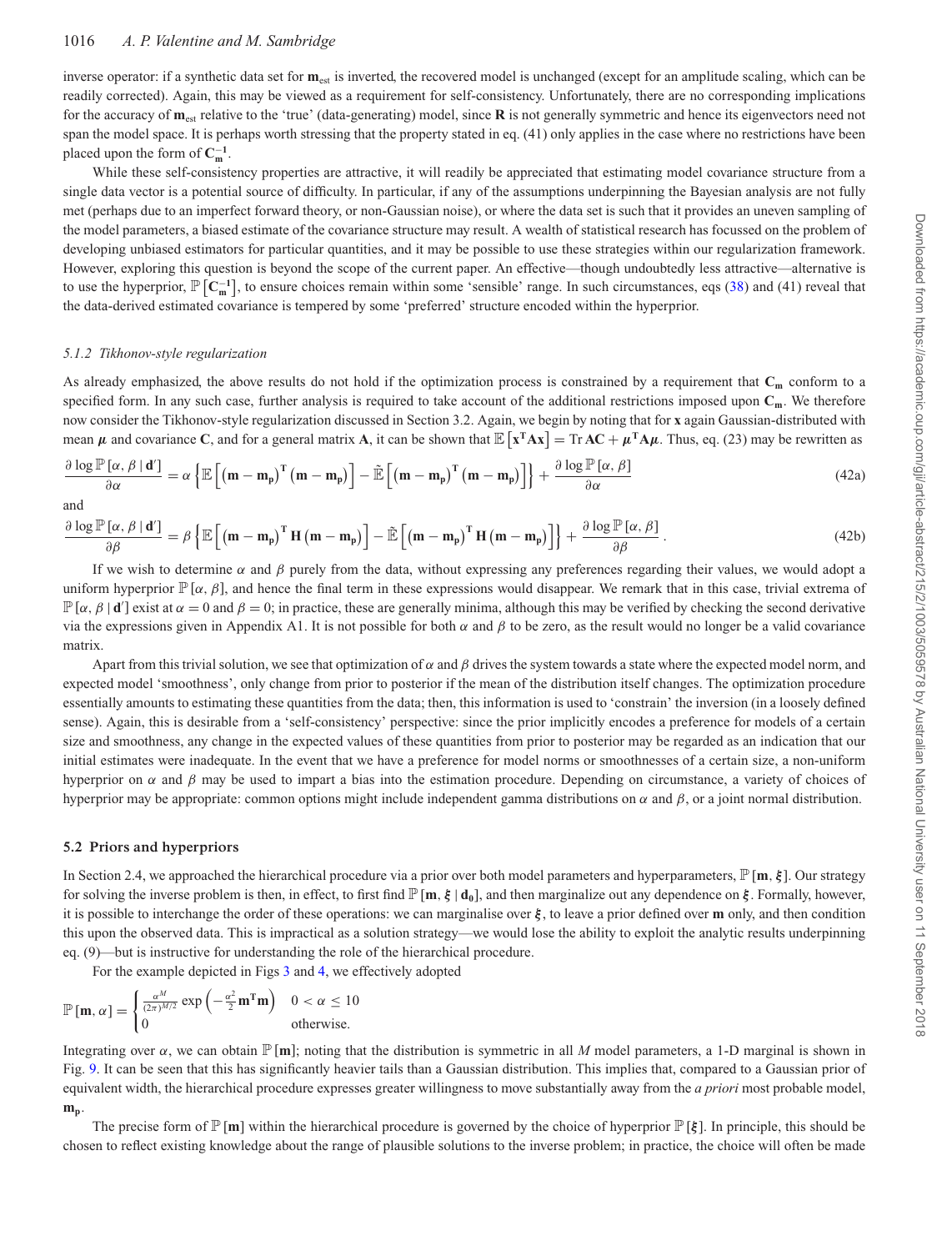<span id="page-14-0"></span>

**Figure 9.** The prior distribution (red) effectively used for the construction of Figs [3](#page-8-1) and [4.](#page-9-0) For comparison, a Gaussian distribution of similar width is shown as a dashed black line; it can be seen that the prior has significantly heavier tails than the Gaussian.

on an *ad hoc* basis. However, experience suggests that for many problems, the solution (i.e. the posterior distribution) is relatively insensitive to the details of the hyperprior. Thus, the precise choice made is not critical to obtaining meaningful results. Nevertheless, the range of 'reasonable' choices may be problem-dependent, and we do not provide specific advice here.

For certain choices of hyperprior, such as a gamma distribution, it may be possible to solve the integral of eq. (10) analytically. In this case, P[*ξ* ] is said to be 'conjugate' to the Gaussian distribution, P[**m** | *ξ* ]. The analysis of conjugate distributions was a central pillar of Bayesian statistics before computational techniques such as Monte Carlo algorithms became widely accessible, and a number of powerful results can be found (e.g Fink [1997\)](#page-16-33). In some cases, it may be possible to perform all analysis analytically, with the posterior distribution  $\mathbb{P}[\mathbf{m} | \mathbf{d}_0]$  taking the form of a known family of distributions (generally non-Gaussian). However, the need to map between model- and data-spaces, and to accommodate data noise, introduces difficulties that would appear to prevent straightforward application of standard results.

#### **5.3 Non-linear inversion**

This paper has focussed entirely on linear inverse problems, where the data are assumed to be a linear function of the model parameters. For many problems of geophysical interest this is not the case. Nevertheless, if the non-linearity is relatively weak, it is possible to apply the least-squares algorithm iteratively and converge upon a solution to the inverse problem. Again, the difficulties of choosing a prior (or, equivalently, defining an appropriate regularization scheme) arise: can the analysis of this paper be used?

It is difficult to give a universal answer to this question. Our approach relies on using the linear operator, **G**, to map the prior distribution into the model space. If non-linearity is sufficiently weak, and/or the prior sufficiently narrow, this may continue to perform well in non-linear problems. However, this will not hold for all priors and all forward models, and some degree of case-by-case investigation may be required. We remark that some assistance may be gained by following Tarantola & Valette [\(1982\)](#page-16-15) and introducing a Gaussian 'theory error', used to artificially inflate the data noise. We also note that in the non-linear case, the matrix **G** appearing in various expressions in this paper should be the linear operator corresponding to the point  $m_p$ : the prior should remain fixed over multiple iterations, and not be updated as the inversion proceeds.

#### **5.4 Non-Bayesian inversion**

The analysis of this paper has been framed in terms of Bayes' theorem, and builds on the work of Tarantola & Valette [\(1982\)](#page-16-15). Can our results be used for the regularization of inverse problems framed 'deterministically', that is without introducing the machinery of probability calculus? At least in a purely mechanical sense, this appears to be the case: if we replace  $C_m^{-1}$  by a damping matrix **D**, and introduce a weighting matrix to substitute for  $C_d^{-1}$ , the algorithms to find the maximum-likelihood regulariser can be used to select a choice of **D** that is 'optimal' (in a sense that could perhaps be formalised through the properties highlighted in Section 5.1). As we have seen, these maximum-likelihood regularization parameters are often effective for obtaining good results. Thus, the results of this paper could be applied to problems established following the analysis set out in Section 2.1.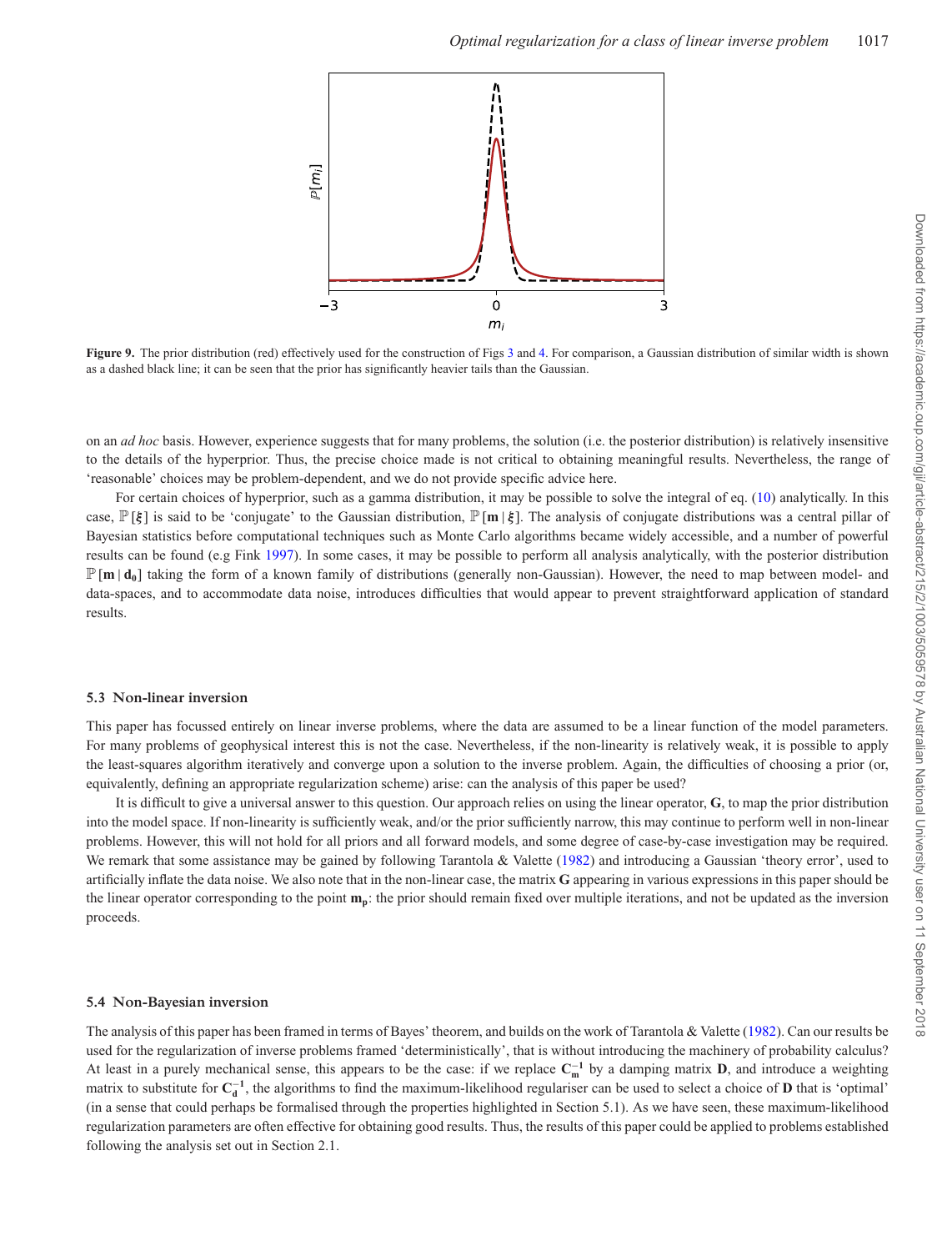### **5.5 Software implementation and practical considerations**

Python routines implementing the main ideas of this paper are provided as Supplementary Material.<sup>1</sup> In particular, we provide solvers for optimally regularized least squares (i.e. using the approximation  $\mathbb{P}[\xi | \mathbf{d}_0] \approx \delta(\xi - \xi_0)$ ) for both general parametric covariance matrices, **Cm**(*ξ* ), and for Tikhonov-style regularization. Our implementation uses the L BFGS B optimization algorithm (Liu & Nocedal [1989\)](#page-16-34) to perform maximization of  $\mathbb{P}[\mathbf{d}_0 | \boldsymbol{\xi}]$  in the general case, with Brent's method being adopted for root-finding using eqs (26) and (28). Other approaches may well be possible, and we do not claim that our implementation is necessarily optimal in any sense. We envisage that end-users will wish to adapt and enhance our routines to suit the needs of their applications. To provide some illustration of the software 'in action', code to generate the examples of Section 4 is also provided.

In the case of Tikhonov regularization where both  $\alpha$  and  $\beta$  parameters are allowed to vary, two different strategies may be adopted. First—as in the accompanying routines—one may simply apply the theory for general covariance matrices; alternatively, one can adopt an iterative scheme alternating between optimization of α for fixed β using eq. (26), and optimization of β for fixed α via eq. (28). Our experience suggests that the latter strategy is substantially more efficient than the former, but less stable. This is likely to be problem-dependent, and users may wish to explore performance for their particular problems of interest.

We emphasise that the procedure of determining optimal regularization parameters via eqs (26) and (28) is computationally efficient, with only modest additional overhead beyond that required to solve the inverse problem for a pre-determined choice of regularization. The principal computational costs are those associated with performing eigendecomposition on the various matrices; once this is done, the root-finding procedure is relatively cheap. For general covariance matrices, costs are higher, due to the need to re-invert (**GTC**<sup>−</sup>**<sup>1</sup> <sup>d</sup> G** + **C**<sup>−</sup>**<sup>1</sup> <sup>m</sup>** (*ξ* )) at every iteration of the optimization procedure. For problems of more than modest dimension, this may be prohibitive; however, knowledge of the specific form of **Cm**(*ξ* ) may enable more efficient implementations to be developed.

To make this more concrete, we return to the dynamic topography example of Section 4.3. This inverse problem has 960 model parameters; if the regularization is fixed *a priori*, an inversion costs around 0.2 CPU-seconds on a standard desktop PC (an Apple iMac with a 3.2 GHz processor). If  $\alpha$  is not known, and is to be determined using eq. (26), the total cost increases to around 0.5 CPU-seconds. If both  $\alpha$  and β must be found, the total execution time is 13 CPU-seconds, although multithreading can reduce the time requirement from a user's perspective. Although a substantial increase on the cost of an inversion for fixed  $\alpha$  and  $\beta$ , this still compares favourably to the effort required to produce an L-curve, or similar, and select appropriate regularization choices. Some reduction in costs could be achieved—at the expense of generality—by adapting the algorithm to exploit the properties of the particular choice of **H** adopted. This may be worthwhile for large-scale problems, such as tomographic inversions, where the dimension of the model-space may be substantially larger than in this example, and where the cost of matrix inversion is therefore much higher. However, the details of any potential optimizations must inevitably be determined on a case-by-case basis.

## **6 CONCLUDING REMARKS**

This paper has developed a hierarchical Bayesian approach to specification of the prior model covariance matrix in linear inverse problems set within the probabilistic framework of Tarantola & Valette [\(1982\)](#page-16-15). Equivalently, this can be seen as an extension of the work of Tarantola & Valette [\(1982\)](#page-16-15) to a certain class of non-Gaussian, heavy-tailed prior distribution. Our results may also be interpreted as providing a method for determination of the 'optimal' regularization parameters to use in deterministic inversion. The regularization choices indicated by our approach are broadly similar to those suggested by established methods, such as picking the 'elbow' on an L-curve—but we are able to avoid the need for any subjective input from the user. This increases the rapidity with which results may be obtained, promotes reproducibility, and—we hope—may help minimise controversy surrounding the choices made.

In this paper, we have assumed that a single *a priori* most-likely model, **mp** can be identified, so that only the covariance matrix of the prior needs to be treated as an unknown. In many geophysical problems, this will be a reasonable restriction. However, in principle it is possible to extend the hierarchical approach to also include uncertainty around the correct value **mp**, and this may be an avenue amenable to further study. Equivalently, this may be seen as extending the analysis of Tarantola & Valette [\(1982\)](#page-16-15) to encompass a wider variety of non-Gaussian priors.

Access to an automated method for selecting regularization parameters makes the use of more complex regularization schemes feasible. In particular, the concept of Automatic Relevance Determination introduced by Mackay [\(1992a\)](#page-16-13) appears to have powerful application in geophysical inverse problems, and deserves further investigation. Recent work has demonstrated that sparsity can be a powerful property to exploit in inference problems, but numerical optimization under  $L_0$  or  $L_1$  constraints can be challenging. Does the Automatic Relevance Determination procedure offer a route to recovering sparse models within an *L*<sup>2</sup> framework? Our results in Section 4 would appear to suggest that this is indeed the case, although substantial further investigation is required. Nevertheless, given the success of compressive sensing and related techniques, we suggest that this may be a fruitful avenue to pursue.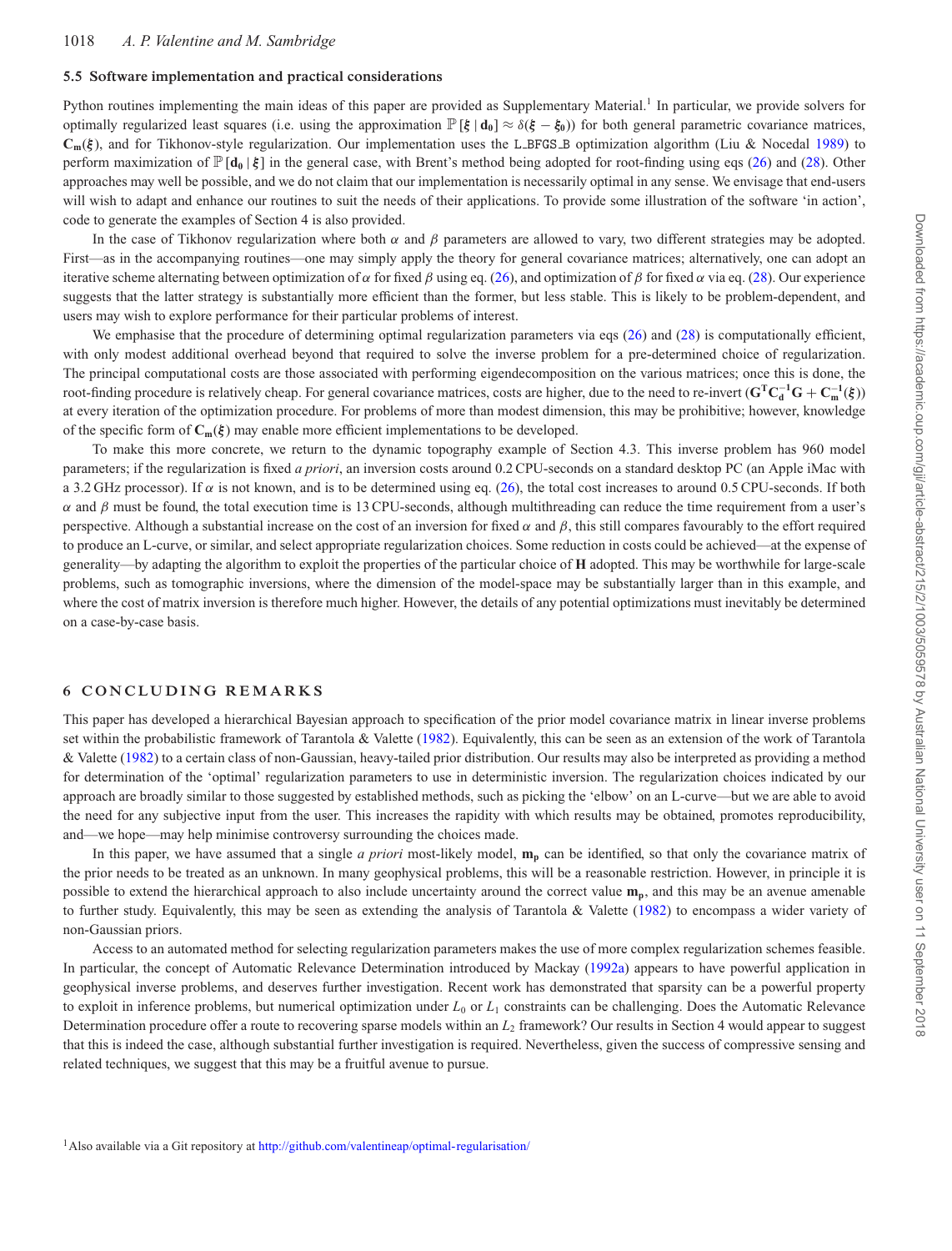## **ACKNOWLEDGEMENTS**

We thank Mark Hoggard for providing the data set used for Section 4.3, and for useful discussions. Conversations with David Al-Attar, Rhodri Davies and Jeannot Trampert have also been valuable in this work. APV acknowledges support from the Australian Research Council through a Discovery Early Career Research Award (grant number DE180100040), from Geoscience Australia (under the auspices of the project "Data Science in Solid Earth Geophysics"), and from the Research School of Earth Sciences at ANU. Finally, we are grateful to Clifford Thurber, an anonymous reviewer, and the editor, Frederik Simons, for their constructive comments upon the original version of this manuscript.

#### **REFERENCES**

- <span id="page-16-27"></span>Abramowitz, M. & Stegun, I., 1964. *Handbook of Mathematical Functions, no. 55 in Applied Mathematics Series,* National Bureau of Standards.
- <span id="page-16-23"></span>Allen, D., 1974. The relationship between variable selection and data augmentation and a method for prediction, *Technometrics,* **16,** 125–127.
- <span id="page-16-21"></span>Aster, R., Borchers, B. & Thurber, C., 2013. *Parameter Estimation and Inverse Problems,* Academic Press.
- <span id="page-16-32"></span>Backus, G. & Gilbert, F., 1968. The resolving power of gross Earth data, *Geophys. J. R. astr. Soc.,* **16,** 169–205.
- <span id="page-16-26"></span>Bayes, T., 1763. An essay towards solving a problem in the doctrine of chances, *Philos. Trans.,* **53,** 370–418.
- <span id="page-16-7"></span>Bernardi, F., Braunmiller, J., Kradolfer, U. & Giardini, D., 2004. Automatic regional moment tensor inversion in the European-Mediterranean region, *Geophys. J. Int.,* **157,** 703–716.
- <span id="page-16-11"></span>Boschi, L. & Dziewoński, A., 1999. High- and low-resolution images of the Earth's mantle: implications of different approaches to tomographic modeling, *J. geophys. Res.,* **104,** 25567–25594.
- <span id="page-16-29"></span>Candes, E. & Wakin, B., 2008. An introduction to compressive sampling, ` *IEEE Signal Proc. Mag.,* **25,** 21–30.
- <span id="page-16-19"></span>Constable, S., Orange, A. & Key, K., 2015. And the geophysicist replied: "which model do you want?", *Geophysics,* **80,** E197–E212.
- <span id="page-16-5"></span>Deuss, A., Ritsema, J. & van Heijst, H., 2013. A new catalogue of normalmode splitting function measurements up to 10 mHz, *Geophys. J. Int.,* **193,** 920–937.
- <span id="page-16-30"></span>Donoho, D., 2006a. For most large underdetermined systems of linear equations the minimal *l*1-norm solution is also the sparsest solution, *Commun. Pure appl. Math.,* **59,** 797–829.
- <span id="page-16-31"></span>Donoho, D., 2006b. For most large underdetermined systems of equations, the minimal *l*1-norm near-solution approximates the sparsest nearsolution, *Commun. Pure appl. Math.,* **59,** 907–934.
- <span id="page-16-6"></span>Dziewonski, A., Chou, T.-A. & Woodhouse, J., 1981. Determination of earthquake source parameters from waveform data for studies of global and regional seismicity, *J. geophys. Res.,* **86,** 2825–2852.
- <span id="page-16-33"></span>Fink, D., 1997. *A Compendium of Conjugate Priors,* Tech. rep, Montana State University.
- <span id="page-16-24"></span>Golub, G., Heath, M. & Wahba, G., 1979. Generalized cross-validation as a method for choosing a good ridge parameter, *Technometrics,* **21,** 215–223.
- <span id="page-16-18"></span>Hansen, P., 1992. Analysis of discrete ill-posed problems by means of the L-curve, *SIAM Rev.,* **34,** 561–580.
- <span id="page-16-20"></span>Hansen, P. & O'Leary, D., 1993. The use of the L-curve in the regularization of discrete ill-posed problems, *SIAM J. Scient. Comput.,* **14,** 1487–1503.
- <span id="page-16-10"></span>Hoggard, M., White, N. & Al-Attar, D., 2016. Global dynamic topography observations reveal limited influence of large-scale mantle flow, *Nature Geosci.,* **9,** 456–463.
- <span id="page-16-3"></span>Lekić, V. & Romanowicz, B., 2011. Inferring mantle structure by full waveform tomography using the spectral element method, *Geophys. J. Int.,* **185,** 799–831.
- <span id="page-16-34"></span>Liu, D. & Nocedal, J., 1989. On the limited memory BFGS method for large-scale optimization, *Math. Program.,* **45,** 503–528.
- <span id="page-16-13"></span>Mackay, D., 1992a. Bayesian interpolation, *Neural Comput.,* **4,** 415–447.
- <span id="page-16-14"></span>Mackay, D., 1992b. A practical Bayesian framework for backpropagation networks, *Neural Comput.,* **4,** 448–472.
- <span id="page-16-17"></span>Menke, W., 1989. *Geophysical Data Analysis: Discrete Inverse Theory,* Academic Press, New York.
- <span id="page-16-22"></span>Morozov, V., 1968. The error principle in the solution of operational equations by the regularization method, *USSR Comput. Math. Math. Phys.,* **8,** 63–87.
- <span id="page-16-9"></span>Pavlis, N., Holmes, S., Kenyon, S. & Factor, J., 2012. The development and evaluation of the Earth Gravitational Model 2008 (EGM2008), *J. geophys. Res.,* **117,** B04406.
- <span id="page-16-28"></span>Petersen, K. & Pedersen, M., 2015. *The matrix cookbook,* Tech. rep., Technical University of Denmark.
- <span id="page-16-1"></span>Pratt, R. & Worthington, M., 1990. Inverse theory applied to multi-source cross-hole tomography. Part 1: acoustic wave-equation method, *Geophys. Prospect.,* **38,** 287–310.
- <span id="page-16-25"></span>Rawlinson, N., Sambridge, M. & Saygin, E., 2008. A dynamic objective function technique for generating multiple solution models in seismic tomography, *Geophys. J. Int.,* **174,** 295–308.
- <span id="page-16-4"></span>Ritsema, J., Deuss, A., van Heijst, H. & Woodhouse, J., 2011. S40RTS: a degree-40 shear-velocity model for the mantle from new Rayleigh wave dispersion, teleseismic traveltime and normal-mode splitting function measurements, *Geophys. J. Int.,* **184,** 1223–1236.
- <span id="page-16-12"></span>Schaeffer, A. & Lebedev, S., 2015.Global heterogeneity of the lithosphere and underlying mantle: A seismological appraisal based on multimode surface-wave dispersion analysis, shear-velocity tomography, and tectonic regionalization, in *The Earth's heterogeneous mantle,* pp. 3–46, in Khan, A. & Deschamps, F., eds., Springer.
- <span id="page-16-2"></span>Spakman, W., van der Lee, S. & van der Hilst, R., 1993. Travel-time tomography of the European-Mediterranean mantle down to 1400 km, *Phys. Earth planet. Inter.,* **79,** 3–74.
- <span id="page-16-15"></span>Tarantola, A. & Valette, B., 1982. Generalized nonlinear inverse problems solved using the least squares criterion, *Rev. Geophys. Space Phys.,* **20,** 219–232.
- <span id="page-16-16"></span>Valentine, A. & Trampert, J., 2016. The impact of approximations and arbitrary choices on geophysical images, *Geophys. J. Int.,* **204,** 59–73.
- <span id="page-16-0"></span>Woodhouse, J. & Dziewonski, A., 1984. Mapping the upper mantle: three-dimensional modelling of Earth structure by inversion of seismic waveforms., *J. geophys. Res.,* **89,** 5953–5986.
- <span id="page-16-8"></span>Yagi, Y. & Fukahata, Y., 2011. Introduction of uncertainty of Green's function into waveform inversion for seismic source processes, *Geophys. J. Int.,* **186,** 711–720.

## **SUPPORTING INFORMATION**

Supplementary data are available at *GJI* online.

#### **optimal-regularization-1.1.tar**

Please note: Oxford University Press is not responsible for the content or functionality of any supporting materials supplied by the authors. Any queries (other than missing material) should be directed to the corresponding author for the article.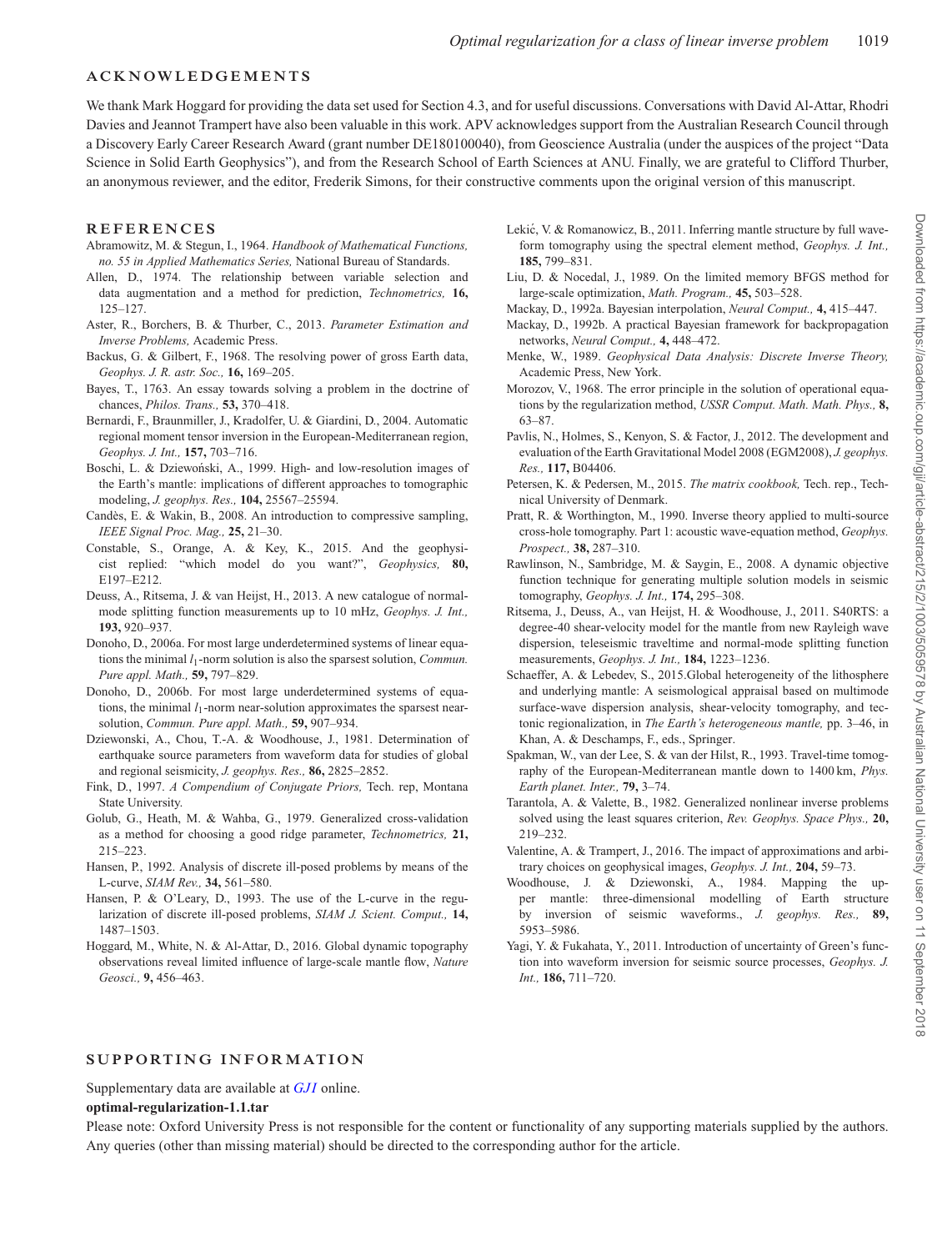## **APPENDIX: MISCELLANEOUS FORMULAE**

This appendix tabulates certain expressions that may be useful for computational implementation of the foregoing theory, but which were not otherwise found useful for its explanation. Again, we commend the work of Petersen & Pedersen [\(2015\)](#page-16-28) to readers who wish to derive or manipulate these formulae. It should be assumed that all quantities are defined as in the main text.

#### **A1 Second derivatives for Tikhonov-style regularization**

Differentiating the expressions in eq. (23) a second time yields

$$
\frac{\partial^2 \log \mathbb{P}\left[\mathbf{d}' \mid \alpha, \beta\right]}{\partial \alpha^2} = \text{Tr}\left\{ \left(\alpha^2 \mathbf{I} + \beta^2 \mathbf{H}\right)^{-1} - \left(\mathbf{G}^{\mathrm{T}} \mathbf{C}_d^{-1} \mathbf{G} + \alpha^2 \mathbf{I} + \beta^2 \mathbf{H}\right)^{-1} \right\} - 2\alpha^2 \text{Tr}\left\{ \left(\alpha^2 \mathbf{I} + \beta^2 \mathbf{H}\right)^{-2} - \left(\mathbf{G}^{\mathrm{T}} \mathbf{C}_d^{-1} \mathbf{G} + \alpha^2 \mathbf{I} + \beta^2 \mathbf{H}\right)^{-2} \right\}
$$
\n
$$
-\alpha \mathbf{d'}^{\mathrm{T}} \mathbf{C}_d^{-1} \mathbf{G} \left(\mathbf{G}^{\mathrm{T}} \mathbf{C}_d^{-1} \mathbf{G} + \alpha^2 \mathbf{I} + \beta^2 \mathbf{H}\right)^{-2} \left[\mathbf{I} - 4\alpha \left(\mathbf{G}^{\mathrm{T}} \mathbf{C}_d^{-1} \mathbf{G} + \alpha^2 \mathbf{I} + \beta^2 \mathbf{H}\right)^{-1}\right] \mathbf{G}^{\mathrm{T}} \mathbf{C}_d^{-1} \mathbf{d'} \tag{A1a}
$$

$$
\frac{\partial^2 \log \mathbb{P}[\mathbf{d}'|\alpha, \beta]}{\partial \beta^2} = \text{Tr}\left\{ \mathbf{H} \left[ (\alpha^2 \mathbf{I} + \beta^2 \mathbf{H})^{-1} - (\mathbf{G}^{\mathrm{T}} \mathbf{C}_\mathbf{d}^{-1} \mathbf{G} + \alpha^2 \mathbf{I} + \beta^2 \mathbf{H})^{-1} \right] \right\}
$$
\n
$$
- \beta \mathbf{d}'^{\mathrm{T}} \mathbf{C}_\mathbf{d}^{-1} \mathbf{G} \left( \mathbf{G}^{\mathrm{T}} \mathbf{C}_\mathbf{d}^{-1} \mathbf{G} + \alpha^2 \mathbf{I} + \beta^2 \mathbf{H} \right)^{-1} \mathbf{H} \left( \mathbf{G}^{\mathrm{T}} \mathbf{C}_\mathbf{d}^{-1} \mathbf{G} + \alpha^2 \mathbf{I} + \beta^2 \mathbf{H} \right)^{-1} \left[ \mathbf{I} - 4\beta \mathbf{H} \left( \mathbf{G}^{\mathrm{T}} \mathbf{C}_\mathbf{d}^{-1} \mathbf{G} + \alpha^2 \mathbf{I} + \beta^2 \mathbf{H} \right)^{-1} \right] \mathbf{G}^{\mathrm{T}} \mathbf{C}_\mathbf{d}^{-1} \mathbf{d}' - 2\beta^2 \text{Tr}\left\{ \mathbf{H} \left[ (\alpha^2 \mathbf{I} + \beta^2 \mathbf{H})^{-1} \mathbf{H} \left( \alpha^2 \mathbf{I} + \beta^2 \mathbf{H} \right)^{-1} - (\mathbf{G}^{\mathrm{T}} \mathbf{C}_\mathbf{d}^{-1} \mathbf{G} + \alpha^2 \mathbf{I} + \beta^2 \mathbf{H})^{-1} \mathbf{H} \left( \mathbf{G}^{\mathrm{T}} \mathbf{C}_\mathbf{d}^{-1} \mathbf{G} + \alpha^2 \mathbf{I} + \beta^2 \mathbf{H} \right)^{-1} \right\} \right]
$$
\n(A1b)

$$
\frac{\partial^2 \log \mathbb{P} \left[ \mathbf{d}' \mid \alpha, \beta \right]}{\partial \alpha \partial \beta} = 2\alpha \beta \operatorname{Tr} \left\{ \mathbf{H} \left[ \left( \alpha^2 \mathbf{I} + \beta^2 \mathbf{H} \right)^{-2} - \left( \mathbf{G}^{\mathrm{T}} \mathbf{C}_d^{-1} \mathbf{G} + \alpha^2 \mathbf{I} + \beta^2 \mathbf{H} \right)^{-2} \right] \right\}
$$
  
+4\alpha \beta \mathbf{d}'^{\mathrm{T}} \mathbf{C}\_d^{-1} \mathbf{G} \left( \mathbf{G}^{\mathrm{T}} \mathbf{C}\_d^{-1} \mathbf{G} + \alpha^2 \mathbf{I} + \beta^2 \mathbf{H} \right)^{-1} \mathbf{H} \left( \mathbf{G}^{\mathrm{T}} \mathbf{C}\_d^{-1} \mathbf{G} + \alpha^2 \mathbf{I} + \beta^2 \mathbf{H} \right)^{-2} \mathbf{G}^{\mathrm{T}} \mathbf{C}\_d^{-1} \mathbf{d}'(A1c)

Together, these expressions define the Hessian for log  $\mathbb{P}[\mathbf{d}' | \alpha, \beta]$ , and (assuming a uniform prior on  $\alpha$  and  $\beta$ ) they may be used to determine the covariance matrix for a Gaussian approximation to  $\mathbb{P}[\alpha, \beta | \mathbf{d}']$ .

## **A2 Tikhonov-style regularization, fixed** *β*

In Section 3.2.1, we assume  $C_m^{-1} = \alpha^2 I + \beta^2 H$  for fixed  $\beta$ , and obtain an efficient algorithm for estimating the corresponding optimum value of  $\alpha_0$  in terms of the eigendecompositions  $H = T\Omega T^T$  and  $G^TC_d^{-1}G + \beta^2H = SAS^T$ . Making these substitutions, eq. (18) becomes

$$
\log \mathbb{P}\left[\mathbf{d}'\,|\,\alpha,\,\beta\right] = \frac{1}{2} \left\{ \left( \log \left|\mathbf{C}_{\mathbf{d}}^{-1}\right| - N \log 2\pi - \mathbf{d}'^{\mathrm{T}} \mathbf{C}_{\mathbf{d}}^{-1} \mathbf{d}' \right) + \sum_{i=1}^{M} \left[ \log \left( \alpha^{2} + \beta_{2} \omega_{i} \right) - \log \left( \lambda_{i} + \alpha^{2} \right) + \frac{\left[\mathbf{S}^{\mathrm{T}} \mathbf{G}^{\mathrm{T}} \mathbf{C}_{\mathbf{d}}^{-1} \mathbf{d}' \right]_{i}^{2}}{\lambda_{i} + \alpha^{2}} \right] \right\}
$$
(A2)

Again, we note that if  $\beta = 0$ , the first term in the sum must nevertheless be included *M* times, to give a total contribution 2*M*log  $\alpha$ . The second derivative with respect to  $\alpha$ , from eq. (A1), is expressed

$$
\frac{\partial^2 \log \mathbb{P}\left[\mathbf{d}' \mid \alpha, \beta\right]}{\partial \alpha^2} = \sum_{i=1}^M \left[ \frac{\beta^2 \omega_i - \alpha^2}{\left(\alpha^2 + \beta^2 \omega_i\right)^2} + \frac{\alpha^2 - \lambda_i}{\left(\lambda_i + \alpha^2\right)^2} - \frac{\alpha^3 - 4\alpha^2 + \alpha \lambda_i}{\left(\lambda_i + \alpha^2\right)^3} \left[\mathbf{S}^{\mathsf{T}} \mathbf{G}^{\mathsf{T}} \mathbf{C}_{\mathbf{d}}^{-1} \mathbf{d}' \right]_i^2 \right].
$$
\n(A3)

Since we are regarding  $\beta$  as a constant, this is the only non-zero second derivative. Recalling that eq. (18) had a trivial extremum at  $\alpha = 0$ , we remark that  $\partial^2 \log \mathbb{P}[\mathbf{d}' | \alpha, \beta] / \partial \alpha^2 \big|_{\alpha=0}$  is negative if

$$
\sum_{i=1}^{M} \left[ \frac{1}{\beta^2 \omega_i} - \frac{1}{\lambda_i} \right] < 0 \tag{A4}
$$

and hence  $\alpha = 0$  corresponds to a probability maximum only if this condition is met.

#### **A3 Tikhonov-style regularization, fixed** *α*

Similarly, in Section 3.2.2 we consider the case where  $\alpha$  is fixed, and  $\beta$  is allowed to vary. Using  $H^{-1} (G^{T}C_d^{-1}G + \alpha^2 I) = U\Gamma U^{-1}$ , eq. (18) can be written

$$
\log \mathbb{P}\left[\mathbf{d}' \mid \alpha, \beta\right] = \frac{1}{2} \left\{ \left( \log \left| \mathbf{C}_{\mathbf{d}}^{-1} \right| - N \log 2\pi - \mathbf{d}'^{\mathrm{T}} \mathbf{C}_{\mathbf{d}}^{-1} \mathbf{d}' \right) + \sum_{i=1}^{M} \left[ \log \left( \alpha^{2} + \beta^{2} \omega_{i} \right) - \log \omega_{i} - \log \left( \gamma_{i} + \beta^{2} \right) - \frac{\left[ \mathbf{U}^{\mathrm{T}} \mathbf{G}^{\mathrm{T}} \mathbf{C}_{\mathbf{d}}^{-1} \mathbf{d}' \right]_{i} \left[ \mathbf{U}^{-1} \mathbf{H}^{-1} \mathbf{G}^{\mathrm{T}} \mathbf{C}_{\mathbf{d}}^{-1} \mathbf{d}' \right]_{i}}{\left( \gamma_{i} + \beta_{0}^{2} \right)} \right\}
$$
\n(A5)